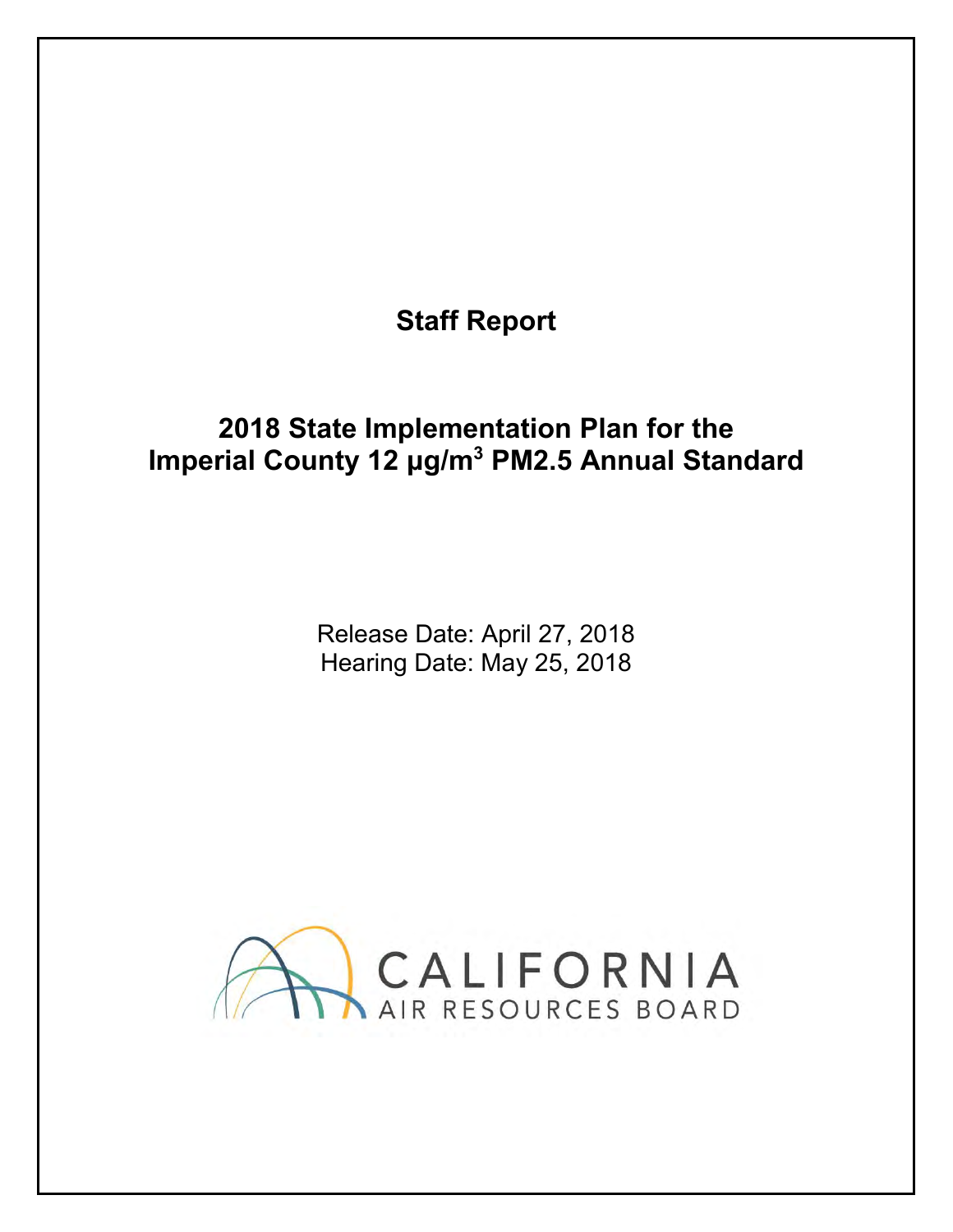and approved for publication. Approval does not signify that the contents necessarily This document has been reviewed by the staff of the California Air Resources Board reflect the views and policies of the California Air Resources Board, nor does the mention of trade names or commercial products constitute endorsement or recommendation for use.

 Electronic copies of this document are available for download from the California Air Resources Board's Internet site at:

<http://www.arb.ca.gov/planning/sip/planarea/imperial/imperialsip.htm>

In addition, written copies may be obtained from the Public Information Office, California Air Resources Board, 1001 I Street, 1<sup>st</sup> Floor, Visitors and Environmental Services Center, Sacramento, California 95814, (916) 322-2990.

For individuals with sensory disabilities, this document is available in Braille, large print, audiocassette or computer disk. Please contact CARB's Disability Coordinator at (916) 323-4916 by voice or through the California Relay Services at 711, to place your request for disability services. If you are a person with limited English and would like to request interpreter services, please contact CARB's Bilingual Manager at (916) 323-7053.

#### **For questions, contact:**

 Mr. Webster Tasat Manager, Central Valley Air Quality Planning Section Phone: (916) 323-4950

Email: <u>webster.tasat@arb.ca.gov</u><br>PO Box 2815 Sacramento, California 95814

Or

Ms. Elizabeth Melgoza Project Lead Phone: (916) 322-6161 Email: [elizabeth.melgoza@arb.ca.gov](mailto:elizabeth.melgoza@arb.ca.gov)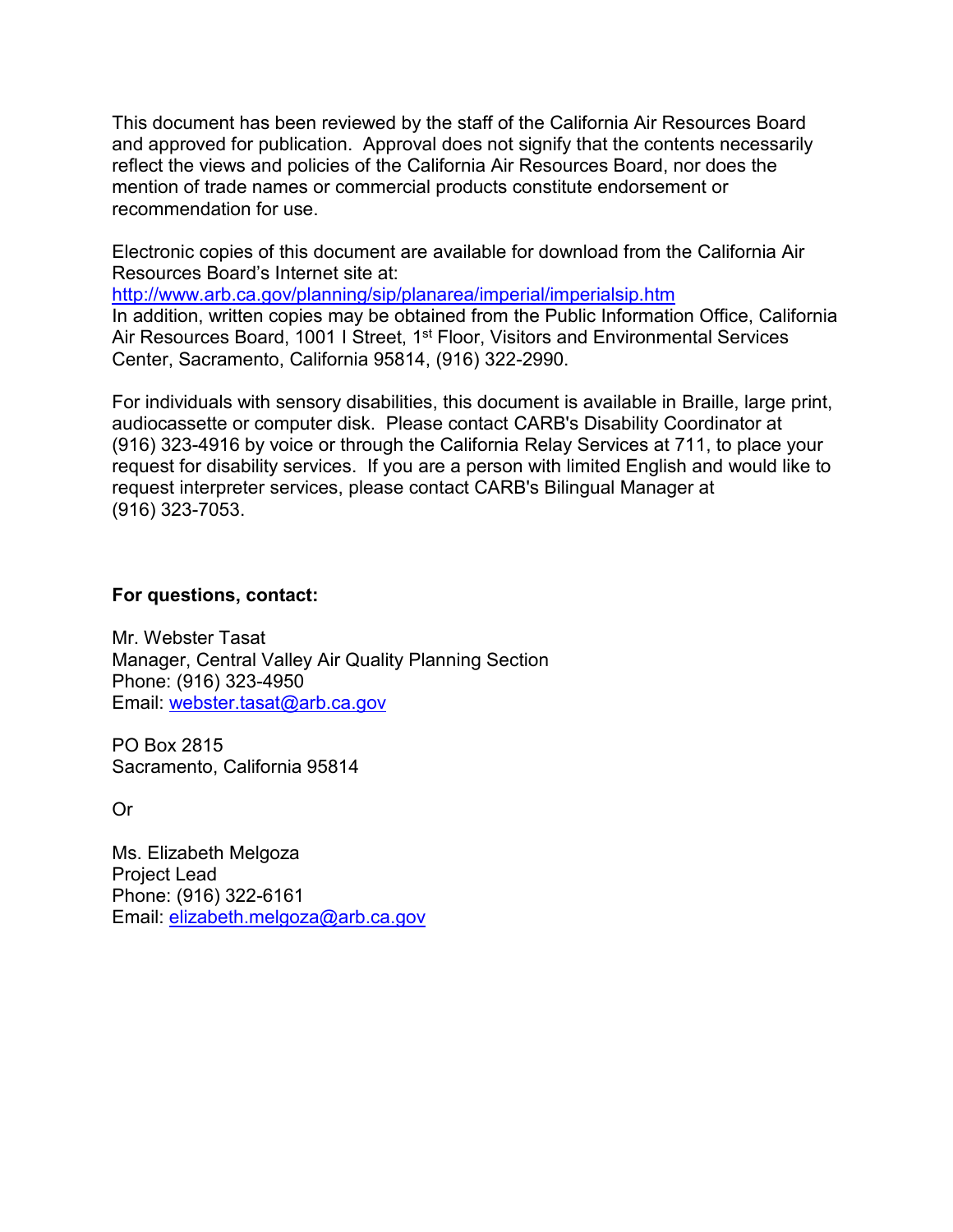### **TABLE OF CONTENTS**

|       | <b>INTRODUCTION</b>                                 |  |  |
|-------|-----------------------------------------------------|--|--|
| Ш.    | <b>BACKGROUND</b>                                   |  |  |
|       |                                                     |  |  |
|       | В.                                                  |  |  |
| Ш.    |                                                     |  |  |
|       | А.                                                  |  |  |
|       | В.                                                  |  |  |
|       |                                                     |  |  |
|       | D.                                                  |  |  |
|       |                                                     |  |  |
| IV.   | TECHNICAL DEMONSTRATION OF CROSS-BORDER IMPACTS  10 |  |  |
| V.    |                                                     |  |  |
|       |                                                     |  |  |
|       | В.                                                  |  |  |
|       | $\mathbf{C}$                                        |  |  |
|       | D.                                                  |  |  |
| VI.   |                                                     |  |  |
|       | A.                                                  |  |  |
|       | B.                                                  |  |  |
|       |                                                     |  |  |
| VII   |                                                     |  |  |
| VIII. |                                                     |  |  |

#### **APPENDICES**

- Appendix A: 179B Technical Demonstration
- Appendix B: Link to District 2018 PM2.5 Plan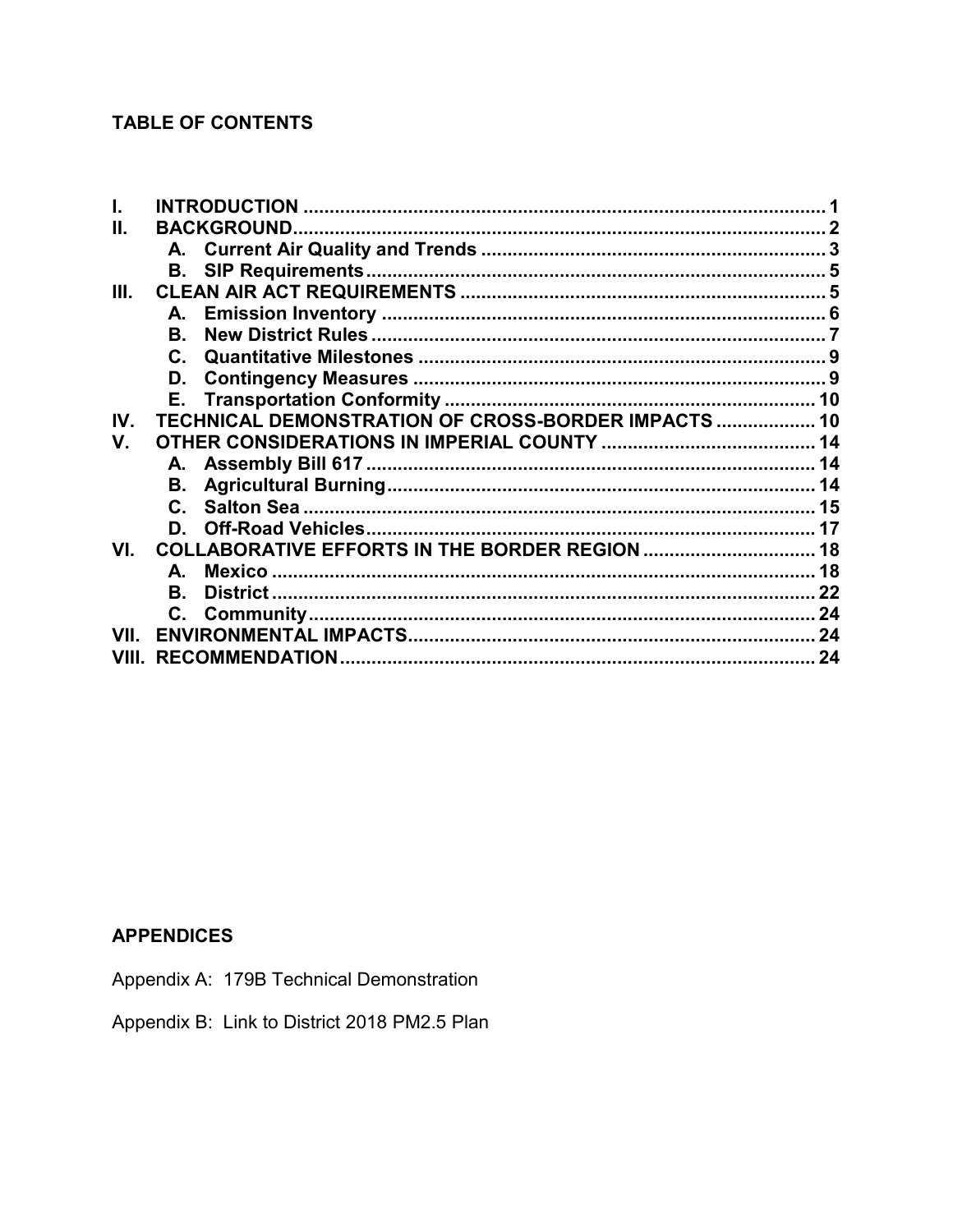### <span id="page-3-0"></span>**I. INTRODUCTION**

 California law specifies that the California Air Resources Board (CARB) is the agency responsible for preparing and submitting state implementation plans (SIPs) to the requirements set forth in the federal Clean Air Act (Act), CARB may return the SIP to U.S. Environmental Protection Agency (U.S. EPA). In California, local air districts develop and adopt the SIPs while working cooperatively with CARB. Since the State is ultimately responsible for submitting the SIP to U.S. EPA, CARB reviews and approves all SIPs developed by local air districts. If CARB determines the SIP does not meet the the local air district to address the deficiencies.

 to develop a SIP. This report summarizes CARB's assessment of the Imperial County Air Pollution Control District (District) 2018 PM2.5 SIP for the 12.0  $\mu$ g/m $^3$  annual PM2.5 the ability to demonstrate attainment of the PM2.5 standard. The CARB staff reviewed Act requirements. CARB staff will continue to work with the District and local In 2015, a portion of Imperial County was designated nonattainment for the 12.0  $\mu$ g/m<sup>3</sup> annual PM2.5 ambient air quality standard (NAAQS or standard) necessitating the need NAAQS (2018 PM2.5 Plan). The 2018 PM2.5 Plan relies on a special provision in the Act that enables states to prepare a SIP when transport of international pollution inhibits the 2018 PM2.5 Plan developed by the District and determined that it met all applicable community groups to develop additional emission reductions beyond the SIP to protect public health.

 On April 24, 2018, the District adopted the 2018 PM2.5 Plan to address the annual populated area of the county, including the cities of Brawley, El Centro, and Calexico. NAAQS and nearby areas that may contribute to the violation. In establishing the PM2.5 nonattainment area for Imperial County, U.S. EPA recognized the unique features and characteristics of the area and determined the boundaries based on 12.0  $\mu$ g/m<sup>3</sup> annual PM2.5 standard for the Imperial County PM2.5 nonattainment area. The nonattainment area represents a portion of Imperial County that includes the most The Act requires the U.S. EPA to designate as nonattainment an area that violates the multiple factors including air quality, emissions data, population, local meteorology, and geography/topography. Figure 1 shows the PM2.5 nonattainment area in Imperial County.

 As a result of ongoing State and local control programs, PM2.5 air quality has improved and Brawley record PM2.5 design values that are well below the standard. However, the Calexico monitor, located within one mile of the international border with Mexicali, throughout Imperial County in recent years. Monitors located in the cities of El Centro Mexico, remains above the annual standard. Due to its proximity to the international border, Calexico is impacted daily by pollution from Mexicali. The highest PM2.5 concentrations in the Imperial County PM2.5 nonattainment area occur at Calexico in the winter months, typically during stagnant weather conditions when the predominant airflow is from the south. These days often coincide with wintertime holiday celebrations in Mexico where the use of bonfires and refuse burning, along with firework displays, are commonplace.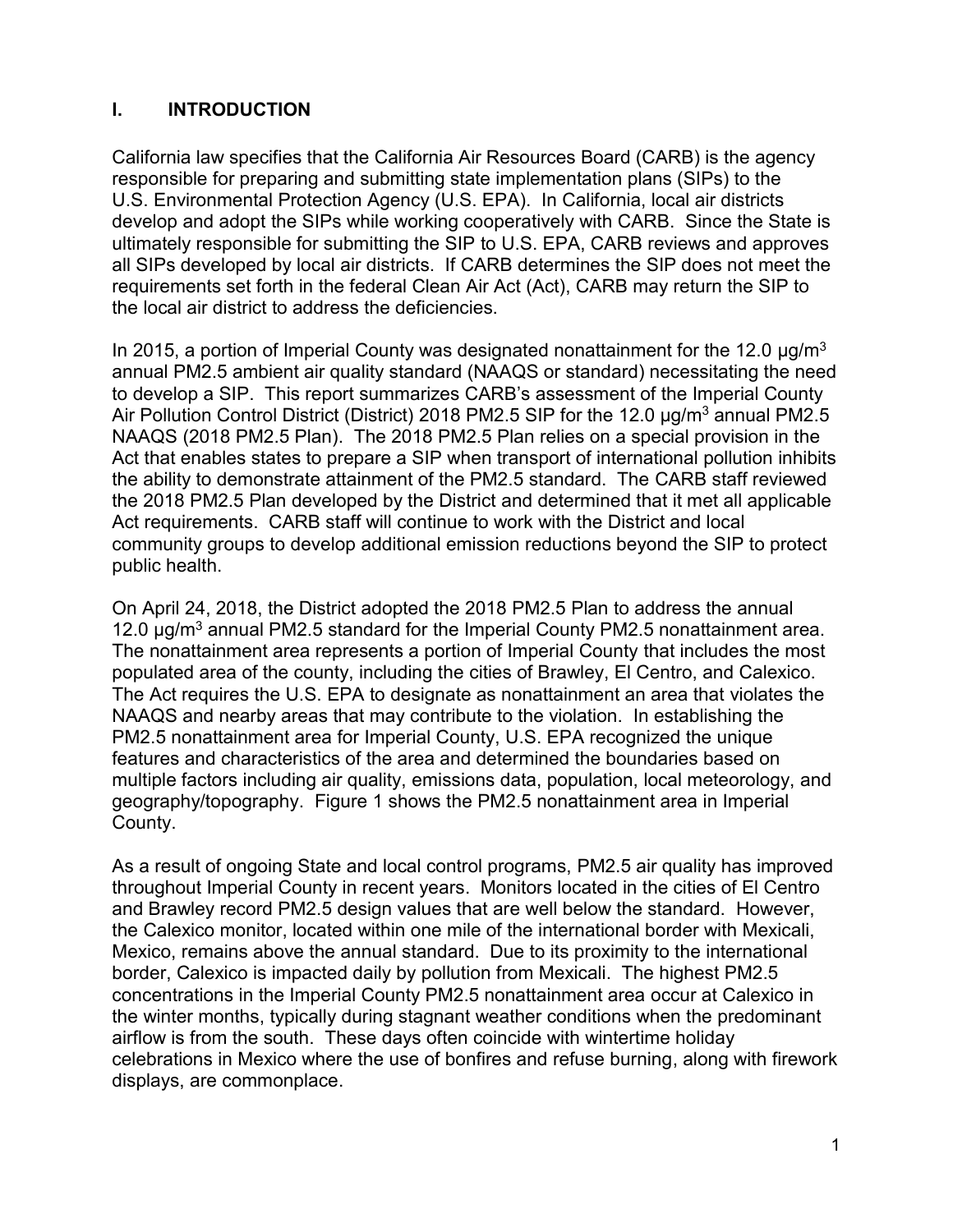from Mexicali, Mexico. Areas impacted by cross border pollution must still comply with requirements in the Act to demonstrate that appropriate actions have been taken to reduce local emissions and their air quality impact. For Imperial County, the SIP must include certain requirements and SIP elements for a moderate nonattainment area. The Act includes a specific provision for areas located next to an international border that allows states to take into consideration the impacts of cross border transport of pollutants on their attainment status. The 2018 PM2.5 Plan demonstrates that emissions in the Imperial County PM2.5 nonattainment area would be at a level sufficient to attain the annual PM2.5 standard in 2021 absent the impact of emissions

CARB staff continues to work with the District, U.S. EPA, representatives from Mexico's environmental agencies, and local community groups in efforts to improve air quality along the border region. For example, the Border 2020 Program is a multi-agency cooperative effort to improve environmental conditions, including air quality, along the Calexico-Mexico border. CARB's Heavy Duty Vehicle Inspection Program is another focused effort to improve border air quality. Heavy duty vehicles are periodically inspected at border crossings in Calexico to ensure that these vehicles entering the State meet California's strict vehicle emission standards.

 residents by email or cell phone when the levels of air pollutants are forecasted to be (Imperial Valley Air Quality) which sends alerts and notifications of the forecasted and current air quality in the region directly to user's mobile phones. The District also leads burning. The District will continue these efforts as well as evaluate the potential for Efforts by the District to enhance the dissemination of information about air quality in Imperial County are ongoing. An air quality and health information website notifies unhealthy in Imperial County. Residents may also download the free mobile app a "no burn" campaign that provides radio and television broadcasts to help educate residents in both Imperial County and Mexicali about the air quality impact from open additional measures to improve air quality in the region.

 Among the efforts in Imperial County to evaluate emission sources or activities that may providing air quality information useful to local residents. The project is coordinated sensors that measure PM2.5 and PM10 throughout Imperial County. Although the collect information on PM levels in their community and provides valuable information potentially contribute to elevated levels of PM2.5 at the community level, the Imperial County Community Air Monitoring Project was launched in 2016. This purpose of this 4-year project is to establish a community air monitoring network for researchers while through a collaborative effort by the California Environmental Health Tracking Program with Comite Civico del Valle, a local environmental health advocacy group, and the University of Washington. The monitoring network consists of 40 low-cost air quality technology of these air sensors is still evolving and work is on-going to establish the accuracy of their measurements, these sensors enable local residents the ability to on the spatial and temporal variability in air quality in their neighborhoods.

#### <span id="page-4-0"></span>**II. BACKGROUND**

The Imperial County PM2.5 nonattainment area is an agricultural region located in the southeast corner of California that shares its southern border with Mexicali, Mexico.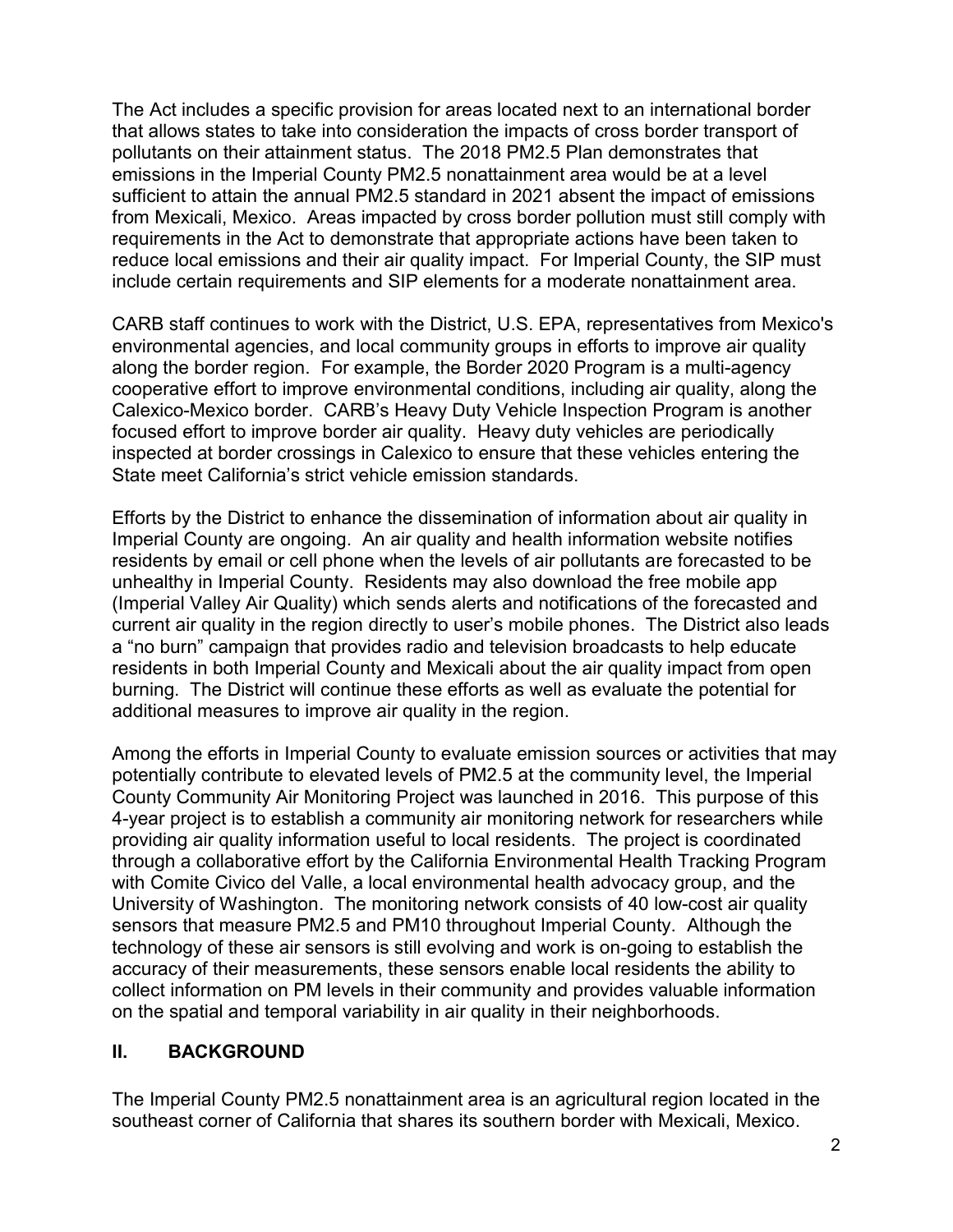Most of the population, commercial activity, and farming operations occur in the PM2.5 nonattainment area, comprising approximately one-fourth the width of the county. The El Centro, and Calexico. Each of these cities are similar in size with populations of 25,000 to 43,000 people. A map of Imperial County, the boundaries of the PM2.5 nonattainment area includes the three largest cities in Imperial County - Brawley, nonattainment area, and the Mexico border area is shown in Figure 1.



**Figure 1. Imperial County and the PM2.5 Nonattainment Area** 

The nonattainment area contains relatively few major industrial sources, with unpaved road dust and fugitive windblown dust emissions representing the largest emission sources. Other significant emission sources in the nonattainment area consist of offroad vehicles, farming operations, and managed burning and disposal.

In contrast, the city of Mexicali, with a population of nearly 700,000, has a large number of industrial, mobile, and area sources. These sources are generally subject to less stringent emission regulations than those in California. As a consequence, emissions from comparable source categories in Mexicali are significantly higher than in the Imperial County PM2.5 nonattainment area for nitrogen oxides (NOx), sulfur oxides (SOx), reactive organic gases (ROG) and ammonia (NH3).

## **A. Current Air Quality and Trends**

<span id="page-5-0"></span> east, and southwest. These ranges act as barriers and channel airflow within the Imperial and Mexicali Valleys. Mountain valleys often enhance the formation of The Imperial County nonattainment area is bordered by mountain ranges to the west, temperature inversions and result in little or no mixing of trapped pollutants. This is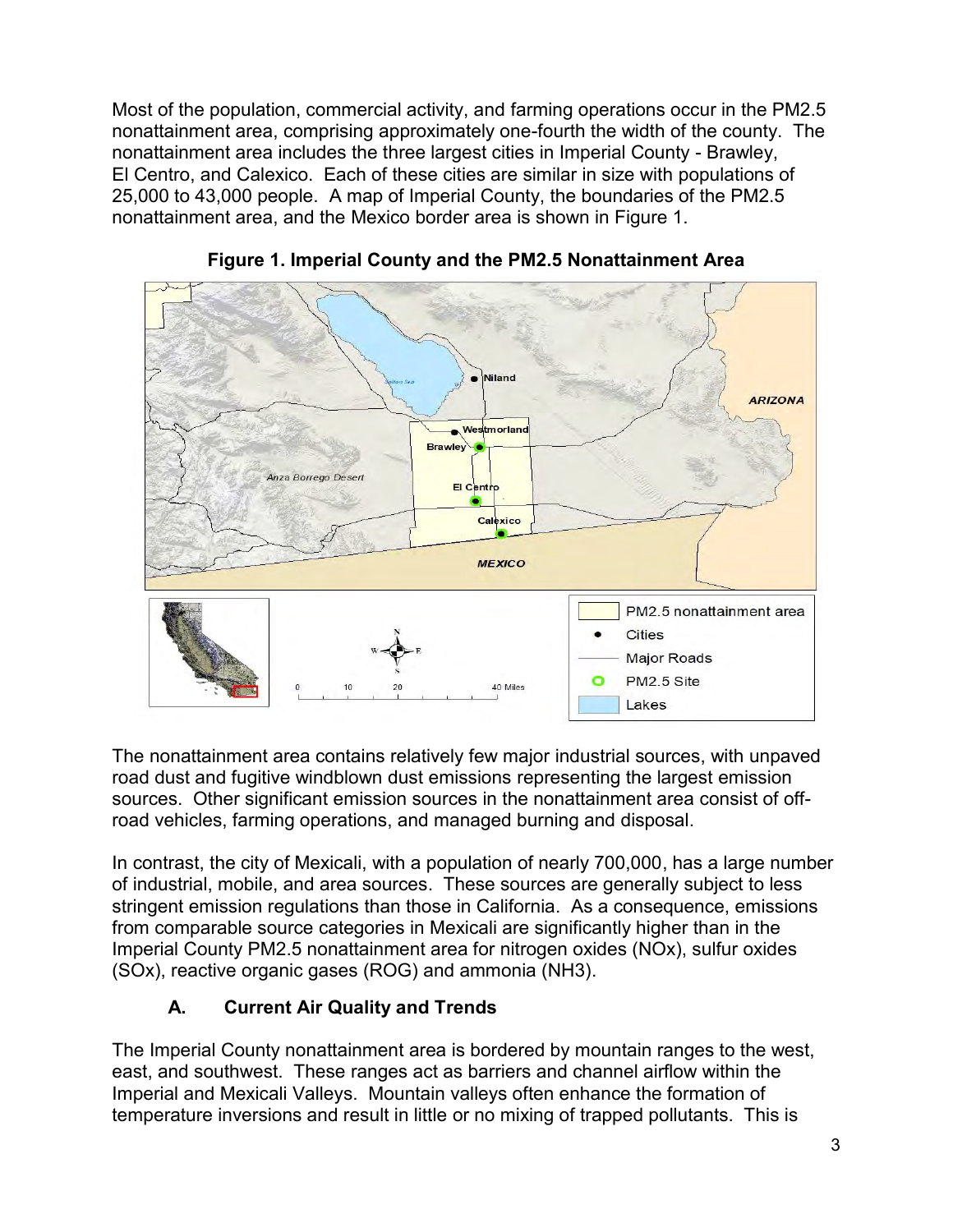common in the Imperial Valley, particularly near the international border on nights with light winds. Inversions often occur over multiple days during the winter months resulting in high PM2.5 concentrations. The geography, topography, climate, and similar meteorology throughout the area does not restrict airflow between the Imperial and Mexicali Valleys which results in a shared airshed for the region.

 climate, and proximity to Mexico pose for air quality, the combined efforts of State and Local Air Monitoring Stations (SLAMS) make up the ambient air quality monitoring sites that are operated by State or local agencies for the primary purpose of comparison to station in Calexico near the Mexico international border. A map of these monitoring stations is shown in Figure 1. Except for the monitor in Calexico, concentrations recorded at PM2.5 monitors in Imperial County currently comply with the 12.0 μg/m $^3$ Despite the challenges that Imperial County's geography, topography, meteorology, local control programs have resulted in improved air quality in the region. The State or the NAAQS. Within the Imperial County PM2.5 nonattainment area, the District operates PM2.5 monitors at stations in Brawley and El Centro, and CARB operates a annual PM2.5 standard.

 design value. To reduce year-to-year variability, design values are based on a three-The metric used for determining if an area attains the PM2.5 standard is called the year annual average. In 2016, the Calexico annual PM2.5 design value was 12.6  $\mu$ g/m<sup>3</sup>, almost twice the design values from monitors located in Brawley and El Centro (7.4  $\mu$ g/m<sup>3</sup> and 8.4  $\mu$ g/m<sup>3</sup>, respectively) (Figure 2). Since the emission sources and magnitudes are similar between Calexico, El Centro, and Brawley, we would assume that the Calexico design value should be in line with the annual design values at El Centro and Brawley, if not for the impact from Mexicali emissions.

average at Calexico decreased 20 percent to 12.5  $\mu$ g/m $^3$ . These reductions are Since 2001, air quality in Imperial County has improved. The trend in the PM2.5 annual design value at Calexico has improved significantly over the past few years. In 2001, the annual average at the Calexico monitor was 15.7  $\mu$ g/m<sup>3</sup>. In 2016, the annual generally due to CARB's mobile source control program and the District's increasingly stringent rules on stationary and area sources, especially on sources of windblown dust.

 substantially lower concentrations. U.S. EPA requested that these three samples be design values increased in 2016 due to a few high PM2.5 values caused by wind events that caused the PM2.5 annual average values at these two sites to increase. It is worth noting that the annual design value increased at Calexico from 2011-2014 due to three samples collected in 2011 and 2012 (October 15, 2011, March 31, 2012, and May 25, 2012) being included in the design value calculation. CARB deemed these samples to be invalid and not representative since collocated monitors showed included as part of the design value calculation. In addition, the El Centro and Brawley that caused the PM2.5 annual average values at these two sites to increase.<br> $4$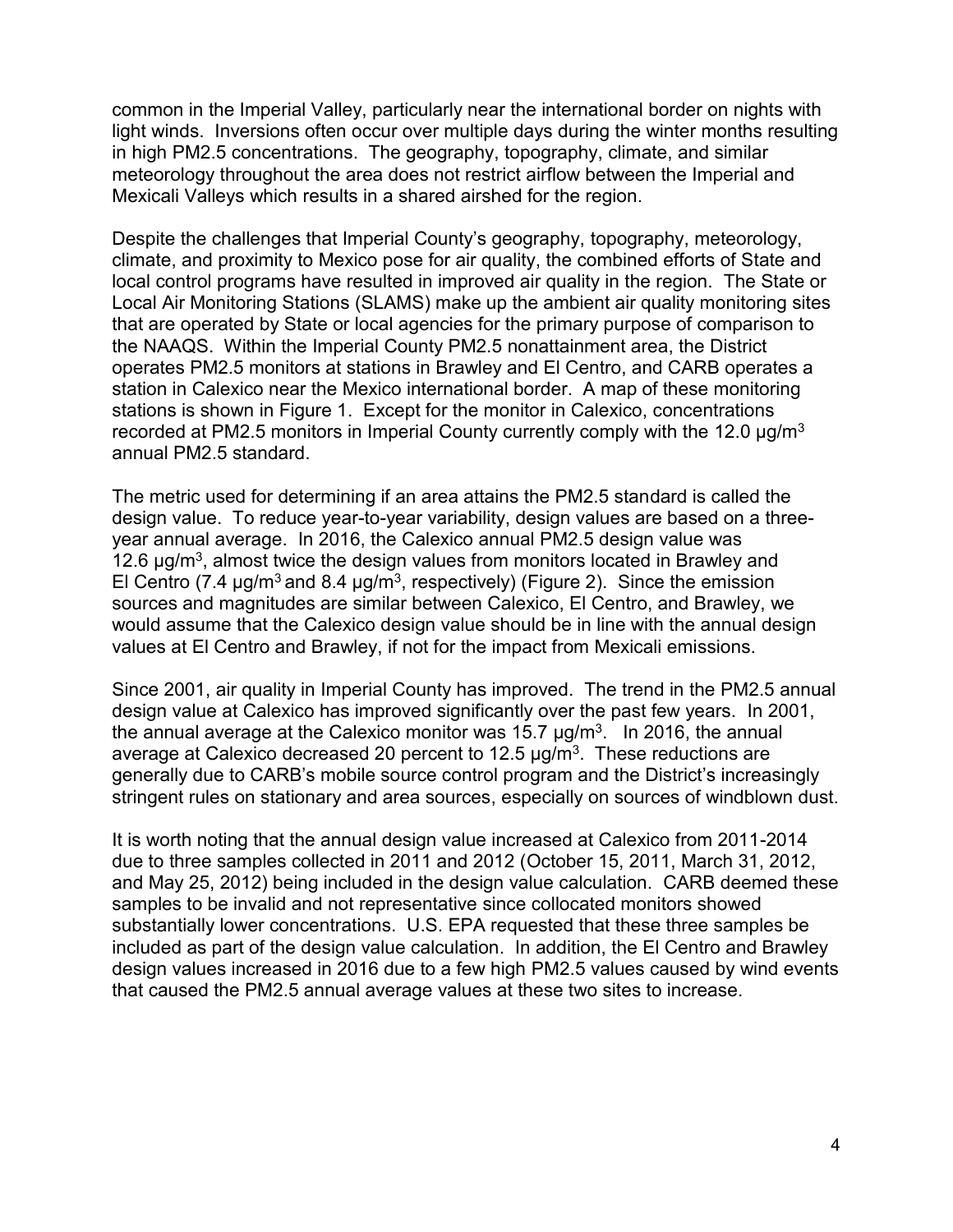

 **Figure 2. 2001-2016 Annual Average DVs for the Imperial County PM2.5 NA** 

 \* PM2.5 monitoring began in Imperial County in 1999; 2001 reflects the 1999-2001 design value year.

 \*\* The 2015 design value shown above is 12.9 µg/m3 and does not include data from the SPM that which results in a design value of 13.1 µg/m3. was included in 2015 at Calexico. AQS includes data from the SPM in quarters 1 and 4 of 2015,

### **B. SIP Requirements**

<span id="page-7-0"></span> provisions of section 179B of the Act that allows consideration of the impact of international cross border transport of pollutants. Under this provision, the Act does not from beyond the United States borders. The 2018 PM2.5 Plan includes a The Imperial County PM2.5 nonattainment area was designated as nonattainment by U.S. EPA in 2014, and subsequently classified as moderate in 2015, requiring a SIP submittal by October of 2016. The 2018 PM2.5 Plan was developed under the require states to develop an attainment strategy addressing pollutants that originate comprehensive technical analysis of these cross border impacts, and a demonstration that the Calexico monitor would have attained the 12.0  $\mu$ g/m<sup>3</sup> annual PM2.5 standard in 2021, absent these international emissions from Mexicali. The 2018 PM2.5 Plan also addresses Act requirements to demonstrate that appropriate local actions have been taken to reduce emissions and provide ongoing public health protection.

### <span id="page-7-1"></span>**III. CLEAN AIR ACT REQUIREMENTS**

 Quantitative Milestones in 2019 and 2022, contingency measures in case the area fails The required SIP elements in the 2018 PM2.5 Plan include an emissions inventory of sources in the nonattainment area; Reasonable Available Control Measures/Reasonable Available Control Technology (RACM/RACT) demonstration; Additional Reasonable Measures (ARM); Reasonable Further Progress (RFP);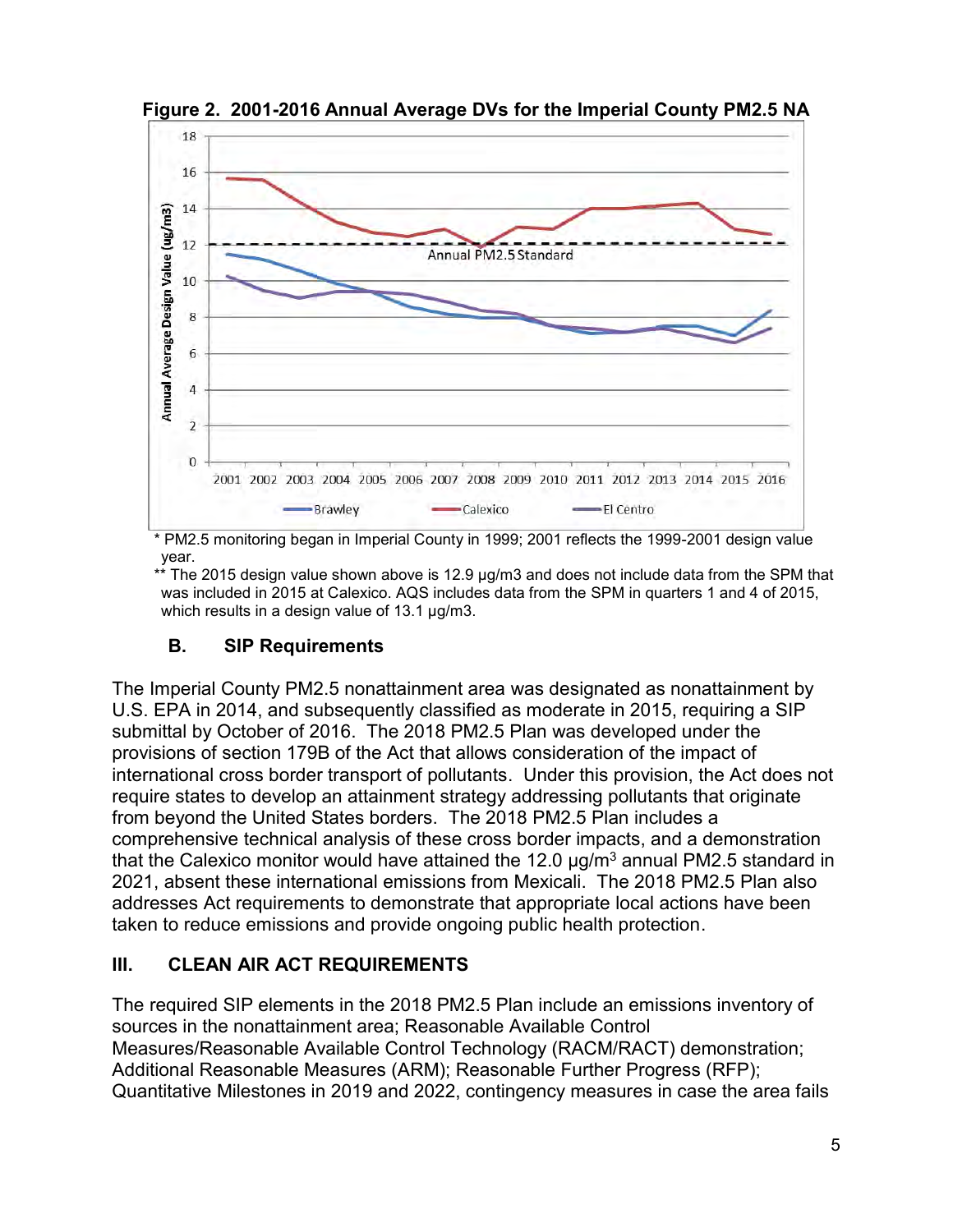<span id="page-8-0"></span> border impacts. to meet RFP; transportation conformity budgets; and a technical demonstration of cross

## **A. Emission Inventory**

An emission inventory consists of a systematic listing of the sources of air pollutants with an estimate of the amount of pollutants from each source and source category over a given period of time. A SIP must contain base year and future year forecasts for all pollutants identified as contributing to PM2.5 concentrations. The base year inventory is an essential element of the plan that forms the basis for all future year projections and establishes the emission levels against which progress in emission reductions will be measured.

 require future year inventory projections for specific milestone years. 2019 and 2022 were the inventory years used to address quantitative milestone requirements, and U.S. EPA regulations establish general guidelines for selecting an inventory base year. Based on those guidelines, CARB and the District selected 2012 as the base year for the 2018 PM2.5 Plan. In addition to a base year inventory, U.S. EPA regulations 2021 was the inventory year used to demonstrate attainment of the annual PM2.5 standard. Emission inventories for each of these years were developed for PM2.5, NOx, SOx, ROG and ammonia.

 PM2.5 and NOx emissions in the Imperial County PM2.5 nonattainment area in 2012. Area sources make up over 85 percent of the PM2.5 emissions in the Imperial County and managed burning and disposal. More than 85 percent of the NOx emissions in the Figures 3 and 4 below show the percent that major source categories contribute to the PM2.5 nonattainment area, mainly from unpaved road dust, fugitive windblown dust, Imperial County PM2.5 nonattainment area are from mobile sources.



 anticipated population and economic growth in the region. A summary of the emissions CARB and the District have developed a comprehensive emissions inventory for the 2018 PM2.5 Plan. The inventory includes a category-by-category review and update using the most recent information available on emissions-generating activities and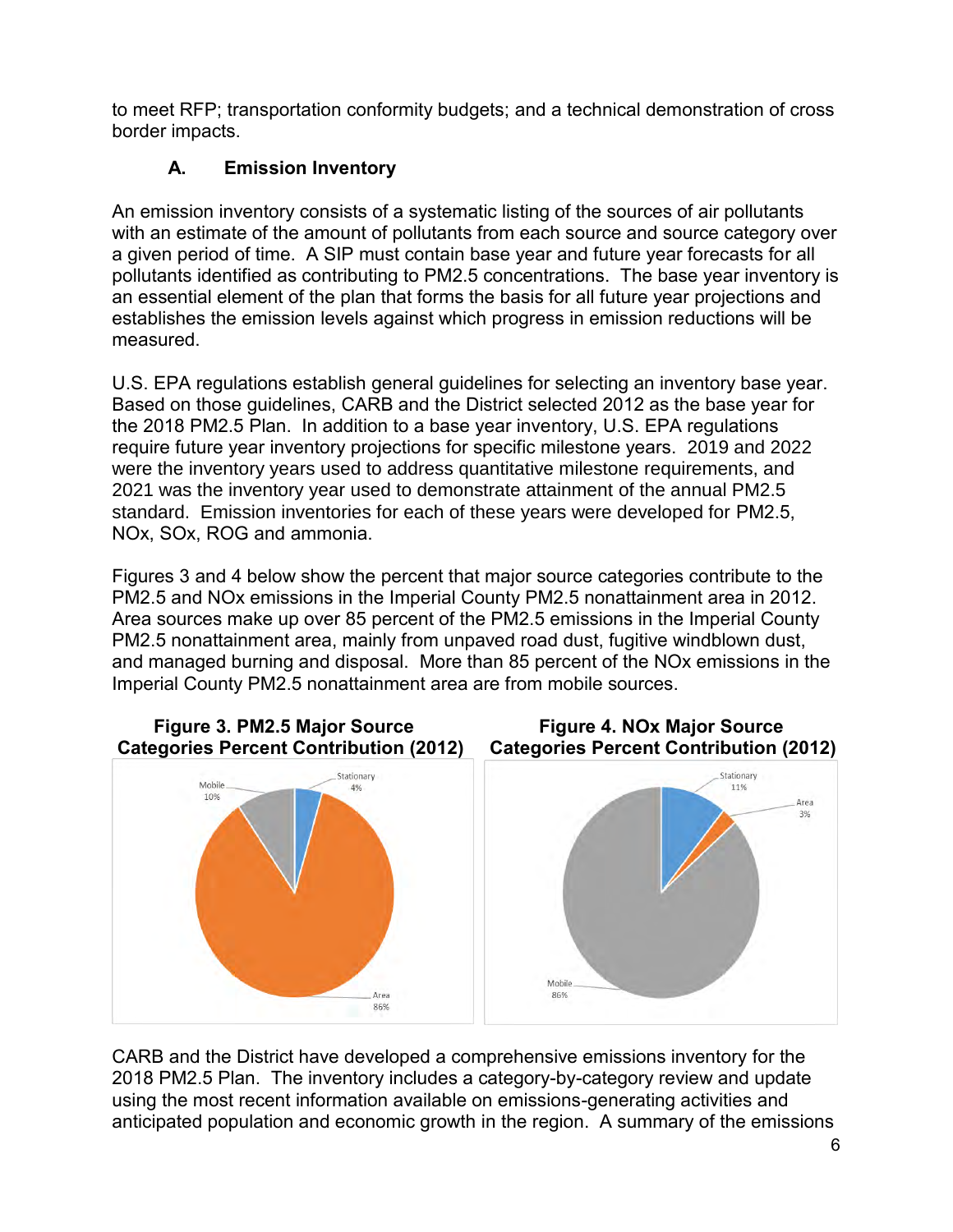<span id="page-9-0"></span> inventory along with additional information on the inventory methodologies can be found in Chapter 3 of the District's 2018 PM2.5 Plan.

## **B. New District Rules**

 significant emission sources within the nonattainment area. There are currently no the top PM2.5 stationary sources in the region and assessed RACT for them. The District determined the stationary sources located within the nonattainment area had a The Act requires that moderate nonattainment areas implement RACM)/RACT for major stationary sources of PM2.5 in the Imperial County PM2.5 nonattainment area. However, at the suggestion of the U.S. EPA, the District evaluated the emissions from RACT level of control.

 sources. From this analysis, it was determined that the District needed to implement a combustion. Thus, new measures addressing this source are part of the 2018 PM2.5 For RACM, the District evaluated the adequacy of its control measures on area sources of direct PM2.5 by reviewing the U.S. EPA Office of Air Quality Planning and Standards' Menu of Control Measures (MCM). The MCM is a list that provides a broad set of emission reduction measures for different pollutants and source types. Each control measure was then evaluated against existing District rules that address the same control measure for New Source Performance Standards (NSPS) for residential wood Plan.

 designation through the end of the sixth calendar year after designation. Based on this NH3 although the 2018 PM2.5 Plan deemed these PM2.5 precursors as not significant. the region and thus is presenting rules related to these additional sources and pollutants In addition, U.S. EPA guidance requires the District to evaluate additional reasonable measures that could be implemented any time after the four-year period following guidance, the District identified a control measure to curtail residential wood combustion when 24-hour averaged PM2.5 concentrations are forecasted to exceed 35  $\mu$ g/m<sup>3</sup> at Calexico as an ARM. The District also identified ARM related to sources of NOx and While the comprehensive precursor demonstration has indicated that these PM2.5 precursors do not have a significant impact on PM2.5 levels causing nonattainment in Imperial County, the District is committed to the continued improvement of air quality in as part of this 2018 PM2.5 Plan.

 followed by a detailed explanation of each ARM measure. Table 1, on the next page, lists the control measures the District plans to pursue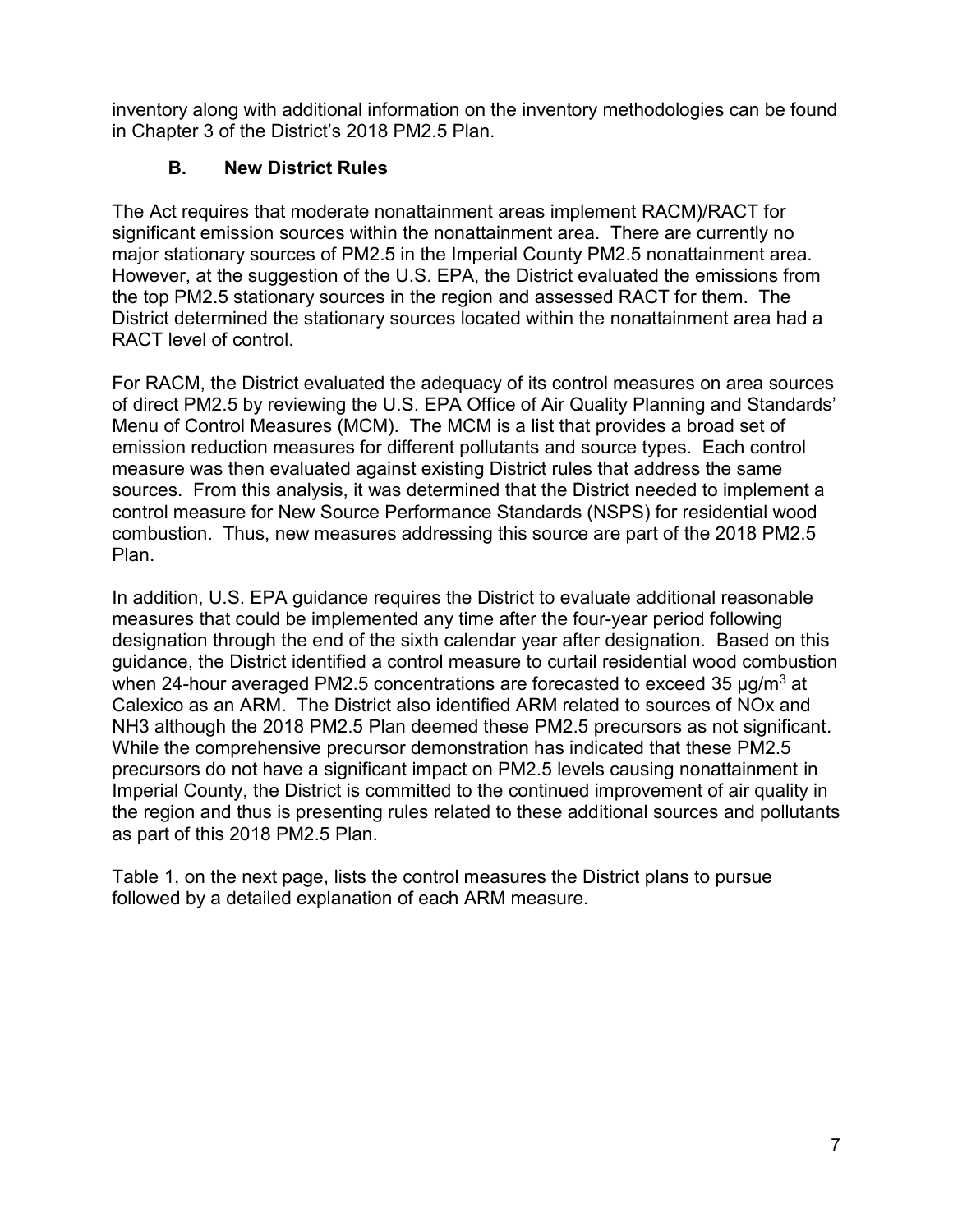| <b>Measure</b><br><b>Type</b> | <b>Measure Title</b>                                                               | <b>Adoption Year /</b><br><b>Implementation</b><br>Year | <b>Pollutant</b>  | <b>Implementing</b><br><b>Agency</b> |
|-------------------------------|------------------------------------------------------------------------------------|---------------------------------------------------------|-------------------|--------------------------------------|
| <b>RACM</b>                   | <b>Wood Burning Fireplaces</b><br>and Wood Burning Heaters<br>- NSPS Certification | 2018 / 2019[b]                                          | PM <sub>2.5</sub> | <b>ICAPCD</b>                        |
| <b>ARM</b>                    | <b>Wood Burning Fireplaces</b><br>and Wood Burning<br><b>Heaters-Curtailment</b>   | 2018 / 2020                                             | PM <sub>2.5</sub> | <b>ICAPCD</b>                        |
| <b>ARM</b>                    | Boilers, Steam Generators,<br>and Process Heaters                                  | 2019 / 2020                                             | <b>NOx</b>        | <b>ICAPCD</b>                        |
| <b>ARM</b>                    | Biosolids, Animal Manure,<br>and Poultry Litter<br><b>Composting Operations</b>    | 2019 / 2020                                             | NH <sub>3</sub>   | <b>ICAPCD</b>                        |
| <b>ARM</b>                    | <b>Residential Water Heaters</b>                                                   | 2019 / 2020                                             | NO <sub>x</sub>   | <b>ICAPCD</b>                        |

| Table 1. District Proposed Control Measures for the 2018 PM2.5 Plan |  |  |
|---------------------------------------------------------------------|--|--|
|---------------------------------------------------------------------|--|--|

#### *Proposed Wood Burning Fireplaces and Wood Burning Heaters Rule-Curtailment*

 device in the city of Calexico during a curtailment period. The curtailment period would monitor. This rule would be adopted in or before December 2018 and implementation a source of funding for an incentive program for Calexico residents to purchase devices that may operate during mandated curtailment, such as gaseous-fueled devices. The District is proposing a new rule to implement a control measure that would prohibit/curtail the combustion of wood or solid-fuel products in any wood-burning be defined as any period so declared to the public by the Air Pollution Control Officer when 24-hour averaged PM2.5 levels are forecast to exceed 35  $\mu$ g/m<sup>3</sup> at the Calexico would begin in 2020. Prior to implementation, the District plans to develop and identify

#### *Proposed Boilers, Steam Generators, and Process Heaters Rule*

 Generators, and Process Heaters Rule will limit NOx emissions to less than or equal to 5.0 MMBtu/hr. It is estimated the rule would be adopted in the year 2019 and The District is proposing a new rule that will limit NOx emissions from boilers, steam generators, and process heaters rated 0.075 million British thermal units per hour (MMBtu/hr) to less than 5.0 MMBtu/hr. The new rule would affect emissions under the Manufacturing and Industrial and Service and Commercial subcategories, part of the Fuel Combustion Category, in the emission inventory. The new proposed Boiler, Steam 20 parts per million (ppm) of NOx emissions (at 3 percent oxygen [O2] dry). The limit will apply to new and replacement units rated 0.075 MMBtu/hr to less than implemented in 2020.

#### *Proposed Biosolids, Animal Manure, and Poultry Litter Composting Operations Rule*

 poultry litter composting operations. Specifically, facilities would be required to follow The District is proposing a new rule that would regulate biosolids, animal manure, and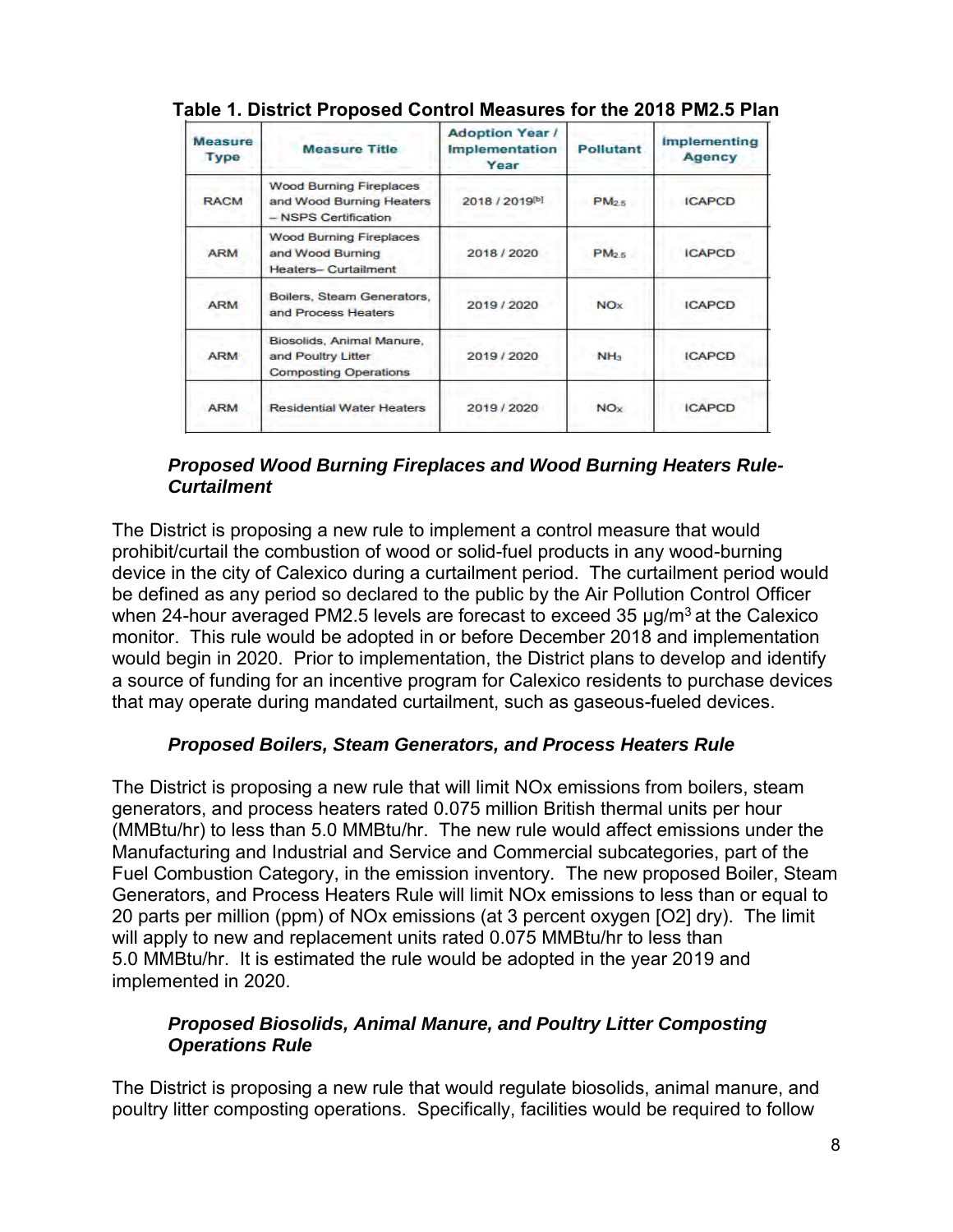affect emissions under the Composting Solid Waste category in the emissions estimated the rule would be adopted in the year 2019 and implemented in 2020. water management procedures to control ammonia emissions. The new rule would inventory. Imperial County composting operations largely involve the composting of animal manure, which comes from the county's large confined feedlot operations. It is

## *Proposed Residential Water Heater Rule*

 The District is proposing a new rule that would limit NOx emission rates from new Natural Gas – Water Heater. It is estimated the rule would be adopted in the year 2019 residential water heaters rated less than 75,000 Btu/hr. Specifically, the proposed rule would limit NOx emissions to 15 ppm (at 3 percent O2 dry). The new rule would affect emissions classified under the category known as Residential Fuel Combustion – and implemented by January 1, 2020.

## **C. Quantitative Milestones**

<span id="page-11-0"></span> attainment. These interim reductions are known as quantitative milestones. With a base year of 2012, the quantitative milestone years are 2019 and 2022. Emissions are provided in these years for directly-emitted PM2.5 emissions. With already adopted and proposed control measures, PM2.5 emissions are projected to decrease from 2012 to SIPs must provide for steady progress in reducing emissions during the years leading to 2021 within the Imperial County PM2.5 nonattainment area. The quantitative milestones for the 2018 PM2.5 Plan involve two new Imperial County rules designed to implement additional control measures and further reduce emissions of PM2.5.

 The District plans to adopt a NSPS certification rule that would apply to wood burning for wood burning fireplaces and wood burning heaters which would prohibit residential leading to decreased PM2.5 concentrations in Calexico. The adoption and towards the 2019 and 2022 quantitative milestone requirements. fireplaces and wood burning heaters. This rule would require new wood burning fireplaces and wood burning heaters to comply with NSPS certification requirements in effect at the time of installation. The District also plans to adopt a curtailment program wood burning in the city of Calexico on days forecasted to exceed 35  $\mu$ g/m<sup>3</sup> at the Calexico air monitor. Once these rules are implemented, PM2.5 reductions will occur, implementation of these rules serves as a quantifiable way for measuring progress

### **D. Contingency Measures**

<span id="page-11-1"></span> Contingency measures are a required element of a nonattainment area SIP and provide additional emission reductions in the event the area fails to meet RFP. If the District fails to meet RFP, within 60 days of U.S. EPA making a determination in the Federal Register the District will lower the curtailment threshold from 35  $\mu$ g/m $^3$  to 30  $\mu$ g/m $^3$  and the curtailment will apply to the entire county when air quality is forecasted to be unhealthy.

The District also commits to lower the applicability threshold for open rural areas subject to District Rule 804 (Open Areas). Currently, District Rule 804 requires dust control on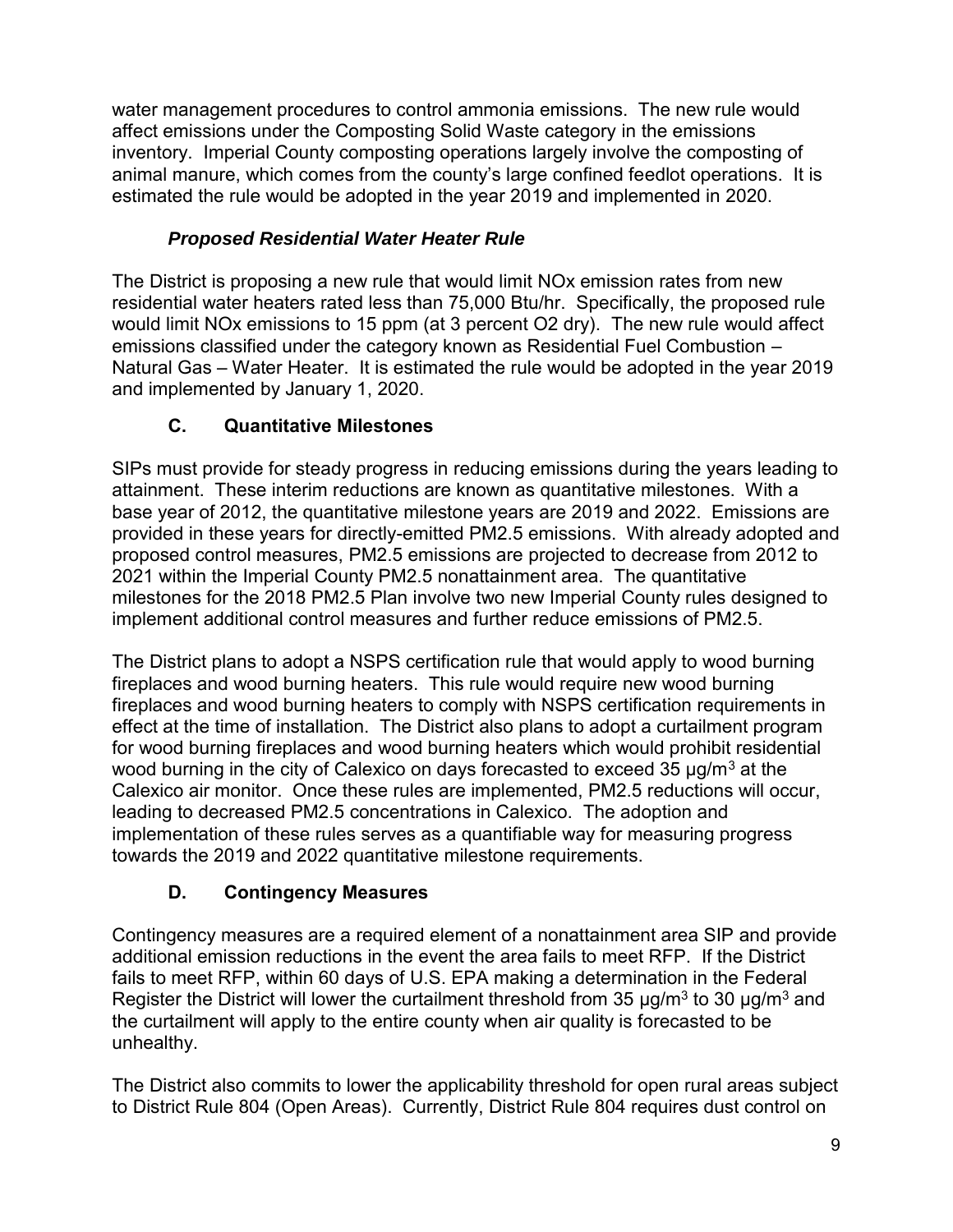rural areas over three acres. If Imperial fails to meet RFP, the rural area threshold will be lowered to include rural areas down to 1000 square feet. This lowering of the applicability threshold would impose dust controls on an additional 529 rural acres in the Imperial County PM2.5 nonattainment area. The benefits of these two contingency measures collectively exceed the required one year of emission reductions (0.063 tons per day) and follow U.S. EPA's current guidance on contingency measures.

## **E. Transportation Conformity**

<span id="page-12-0"></span> progress. Section 176 of the Act requires that transportation plans, programs, and organization. In order for transportation emissions to conform to a plan, the activities Under Section 176(c) of the Act, transportation activities that receive federal funding must ensure that transportation emissions do not interfere with an area's air quality projects conform to an area's plan before being approved by a metropolitan planning must not:

- 1. Cause or contribute to any new violation of any standard;
- 2. Increase the frequency or severity of any existing violation of any standard in any area; or
- reductions or other milestones in any area. 3. Delay timely attainment of any standard or any required interim emission

 The portion of the total emissions inventory allocated to highway and transit vehicles in the emission inventory is the motor vehicle emissions budget. The 2018 PM2.5 Plan road dust emissions. Motor vehicle emission budgets were established for PM2.5 in the baseline year of 2012 and the milestone years of 2019 and 2022 using Southern EMFAC2014 (CARB's most current mobile source emission inventory model). establishes nonattainment area-level on-road mobile exhaust and municipal unpaved California Association of Governments (SCAG) motor vehicle activity data and

### <span id="page-12-1"></span>**IV. TECHNICAL DEMONSTRATION OF CROSS-BORDER IMPACTS**

 Section 179B of the Act for international border areas indicates that a SIP "…shall be from outside of the United States."1 U.S. EPA guidance issued in 1994 therefore including development of an attainment demonstration. $^2$  U.S. EPA guidelines identify the types of information that may be used in evaluating the impact of emissions from approaches based on specific circumstances and available data. approved by the Administrator if—(1) [the implementation plan meets all applicable requirements other than the attainment demonstration requirement], and (2) the submitting state establishes…that the implementation plan…would be adequate to attain and maintain the…NAAQS by the attainment date, but for emissions emanating indicated that those border areas that provide a technical justification of attainment, but for emissions from foreign sources, are relieved of certain planning requirements outside the U.S. on nonattainment areas. States may use one or more of the identified

 $\overline{a}$ 1 Clean Air Act Amendments of 1990: Public Law 101-549.

<sup>2</sup> See 59 FR 42000-42002 (August 16, 1994).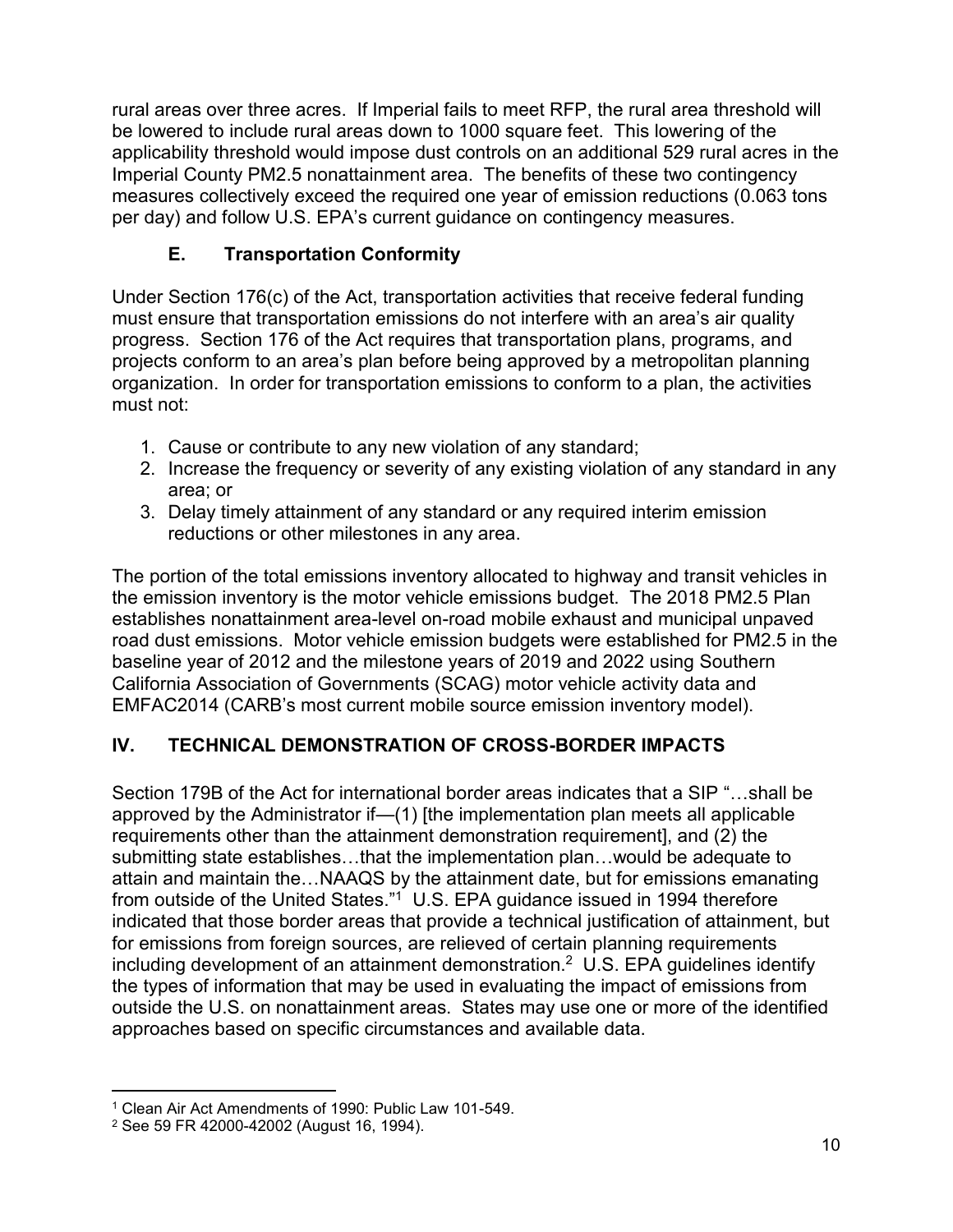CARB staff examined the available monitoring, emissions, and meteorology data from County on attainment of the 12.0  $\mu$ g/m $^3$  annual PM2.5 standard. Calexico, other Imperial County monitoring sites, and Mexicali. Guideline techniques were applied to evaluate the impacts of emissions emanating from Mexicali and Imperial

 Imperial County nonattainment area. Mexicali has more than four times the population PM2.5 nonattainment area. For example, direct PM2.5 emissions in Mexicali are more comparable emissions in the Imperial County PM2.5 nonattainment area. Staff first compared the area, population, and emissions data for Mexicali and the of the entire nonattainment area and more than 18 times the population of Calexico. Emissions from Mexicali are significantly higher than those in the Imperial County than 50 percent higher than the level of direct PM2.5 emissions in the Imperial County PM2.5 nonattainment area, and NOx emissions are more than three times higher than

 include all of the emissions sources to fairly compare to the emissions in the Imperial County PM2.5 nonattainment area. Windblown dust emissions, for example, are a The most recent, verifiable emissions inventory for Mexicali is from 2005 and does not major source of PM2.5 in the Imperial County PM2.5 nonattainment area but windblown dust and state point source emissions of PM2.5 are missing from the 2005 Mexicali emissions inventory. If windblown dust emissions and state point source emissions in Mexicali were included in the 2005 Mexicali emissions inventory, it is anticipated Mexicali would contribute a much higher share of overall PM2.5 emissions to the total airshed.

 from the north (Imperial County) versus winds that came from the south (Mexicali) component. The analysis showed that when the winds came from north, the average 11.7  $\mu$ g/m<sup>3</sup>. However, when the winds came from the south, the average PM2.5 measured concentration at Calexico increased to 20.2  $\mu$ g/m $^3$ . In addition, winds from the north occurred much more frequently (44 percent) than winds from the south (23 percent) yet the southern winds still had the strongest impact on annual PM2.5 Staff also evaluated the relationship between wind direction and the resulting PM2.5 concentrations at Calexico. This analysis paired hourly wind direction data with hourly PM2.5 data to determine what the average PM2.5 impact was from winds that came (Figure 5). To determine the appropriate wind direction splits, the compass degrees were split into 16 equal sized bins and assigned as having a northern or southern PM2.5 concentration measured at Calexico was under the annual PM2.5 standard at levels at Calexico.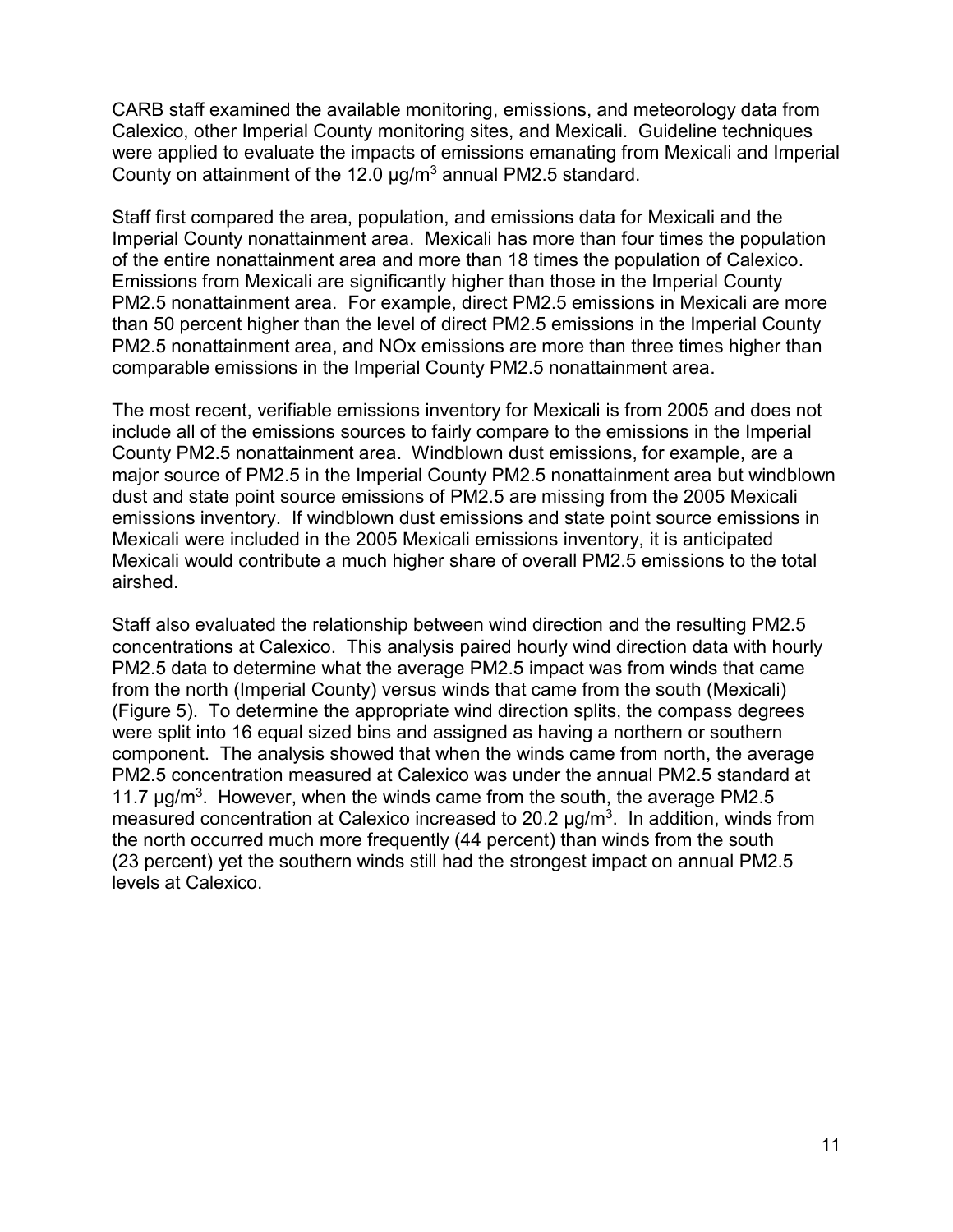

**Figure 5. Compass Display of the Northern (orange) and Southern (pink) Wind Bin Arcs** 

 normally measured at very low levels throughout Imperial County and the rest of the indicated that the origin of these pollutants was south-southeast of the monitoring site in the direction of the border and Mexicali. Staff evaluated the chemical composition collected at CARB's Calexico air monitoring site to help identify the type of emissions that result in elevated PM2.5 levels. The chemical composition of the PM2.5 particles at Calexico indicated that combustion, such as produced from motor vehicles or wood and waste burning, is a major source of emissions. The analysis also indicated that elements such as chromium, lead, and zinc, State were significantly higher at the Calexico air monitoring site. The potential sources of these elements include the combustion of refuse or other non-biomass materials and industry that does not exist in the Imperial County PM2.5 nonattainment area. Further evaluation of the correlations between wind direction and these source signatures

 assessed Calexico speciation data and conducted a source apportionment analysis PM2.5 nonattainment area and Mexicali. This apportionment method enabled a hypothetical calculation of the annual PM2.5 design value if Mexicali sources were burning, and industrial) that impact the Calexico site, with the source direction for the Staff conducted various analyses using monitoring data, meteorological conditions, and emissions in the border region to evaluate the impacts of emissions emanating from Mexicali on attainment of the annual PM2.5 standard in Imperial County. Staff which tied speciation data to sources that are present in both the Imperial County excluded from consideration. This analysis identified seven major sources of pollution (airborne soil, biomass burning, mobile, secondary sulfate, secondary nitrate, refuse majority of these sources from Mexicali or the border crossing area (Figure 6).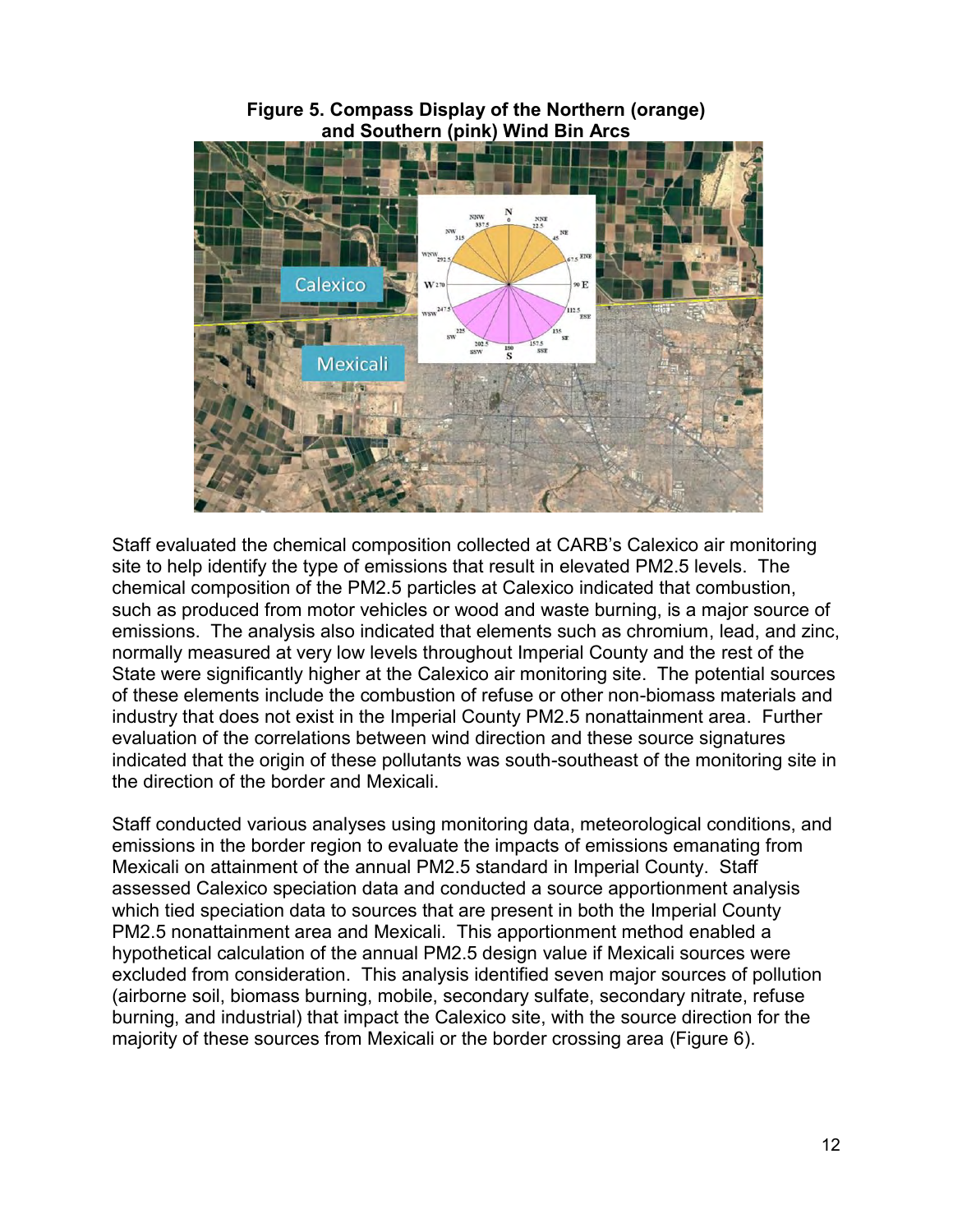

# **Figure 6. Conditional Probability Function Plots for the Highest 25**

standard of 12.0  $\mu$ g/m<sup>3</sup> in the absence of emissions from Mexico. Air quality modeling demonstrated that the annual average PM2.5 design value would be 11.7 μg/m<sup>3</sup> at the Calexico PM2.5 monitor in 2021 if emissions from Mexicali were reduced or eliminated. Considered together with air quality data and meteorological influences, the analyses in Appendix A of the 2018 PM2.5 Plan demonstrate that, in 2021, the Imperial County PM2.5 nonattainment area would attain the annual PM2.5

Together with the proximity of Calexico to Mexicali, analysis of the emission inventory for the Imperial County PM2.5 nonattainment area and Mexicali, analysis of the meteorological conditions (wind speed and wind direction) at Calexico, and the chemical composition of samples at Calexico and other monitoring sites, the available evidence supports the international cross-border impact of Mexicali emissions on the Imperial County PM2.5 nonattainment area required under the Act.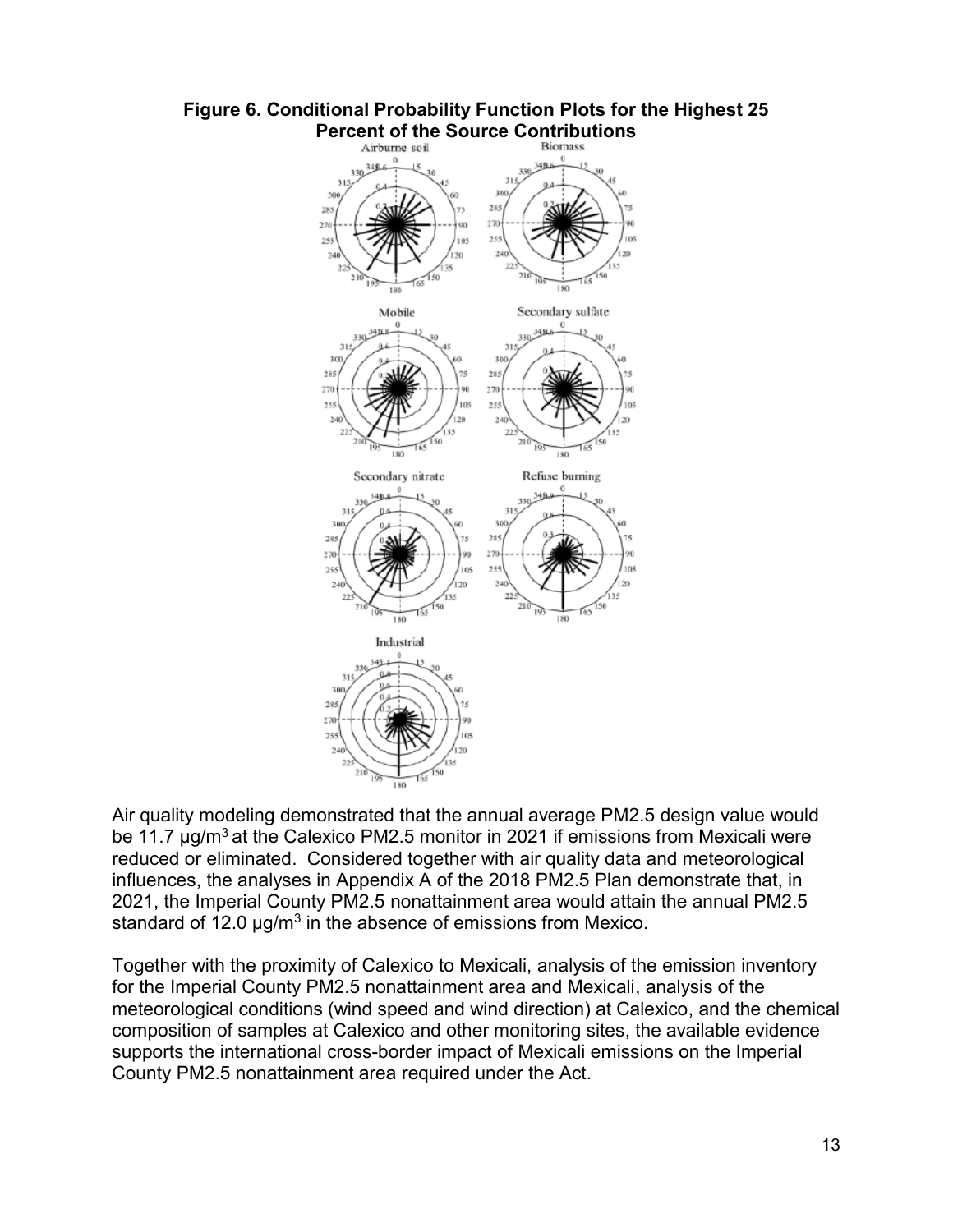## <span id="page-16-1"></span><span id="page-16-0"></span>**V. OTHER CONSIDERATIONS IN IMPERIAL COUNTY**

## **A. Assembly Bill 617**

 community-focused action framework to improve air quality and reduce exposure to attention along with accelerated action. AB 617 builds on the foundation of existing greatest burdens. Specifically the legislation sets out a framework that includes: Assembly Bill (AB) 617 (C. Garcia, Chapter 136, Statutes of 2017) provides a new criteria air pollutants and toxic air contaminants in communities most impacted by air pollution. The bill recognizes that while California has seen tremendous improvement in air quality, some communities still suffer greater impacts and will require special programs, providing additional tools to target actions in communities that bear the

- Community-level air quality monitoring;
- A State strategy and community emissions reduction programs;
- Expedited schedule for the installation of the cleanest controls on industrial facilities
- Enhanced requirements for the reporting of emissions data including increased penalty provisions for polluters; and
- Grants to local community groups to support active engagement in developing solutions for their communities.

 must set the overall direction of the Program by October 1, 2018. This includes successful implementation will require strong collaboration between CARB and the air To implement AB 617, CARB has established the Community Air Protection Program (Program). The legislation sets out an ambitious implementation schedule, and CARB identifying impacted communities, establishing the criteria for air monitoring and local emissions reduction programs, and developing statewide strategies for reducing emissions. The local air districts also have specific roles and responsibilities and districts, as well as with local communities.

## **B. Agricultural Burning**

<span id="page-16-2"></span> that occurs in Imperial County and the impact it may have on their health. Agricultural burning is a source of PM2.5 emissions that can have localized impacts in the Imperial County PM2.5 nonattainment area. After crops are harvested, the fields and stubble are burned to prepare for the next planting. This burning helps prevent the spread of plant diseases and controls weeds and other pests. [Title 17 of the California Code of](http://www.co.imperial.ca.us/AirPollution/Forms%20&%20Documents/AGRICULTURE/TITLE%2017%20CARB.pdf)  [Regulations](http://www.co.imperial.ca.us/AirPollution/Forms%20&%20Documents/AGRICULTURE/TITLE%2017%20CARB.pdf) (Title 17) provides agricultural and prescribed burning guidelines for each burning. $^3$  Title 17 also identifies the meteorological criteria for regulation of agricultural and prescribed burning by air basin in order to minimize smoke impacts. Imperial County residents have raised concerns about the level of agricultural burning area in California with the goal of minimizing public health impacts. Title 17 specifically requires the District to have rules in place that minimize smoke from agricultural

 $\overline{a}$ <sup>3</sup> Smoke Management Guidelines for Agricultural and Prescribed Burning. Title 17 of the California Code of Regulations, Subchapter 2, March 14, 2001.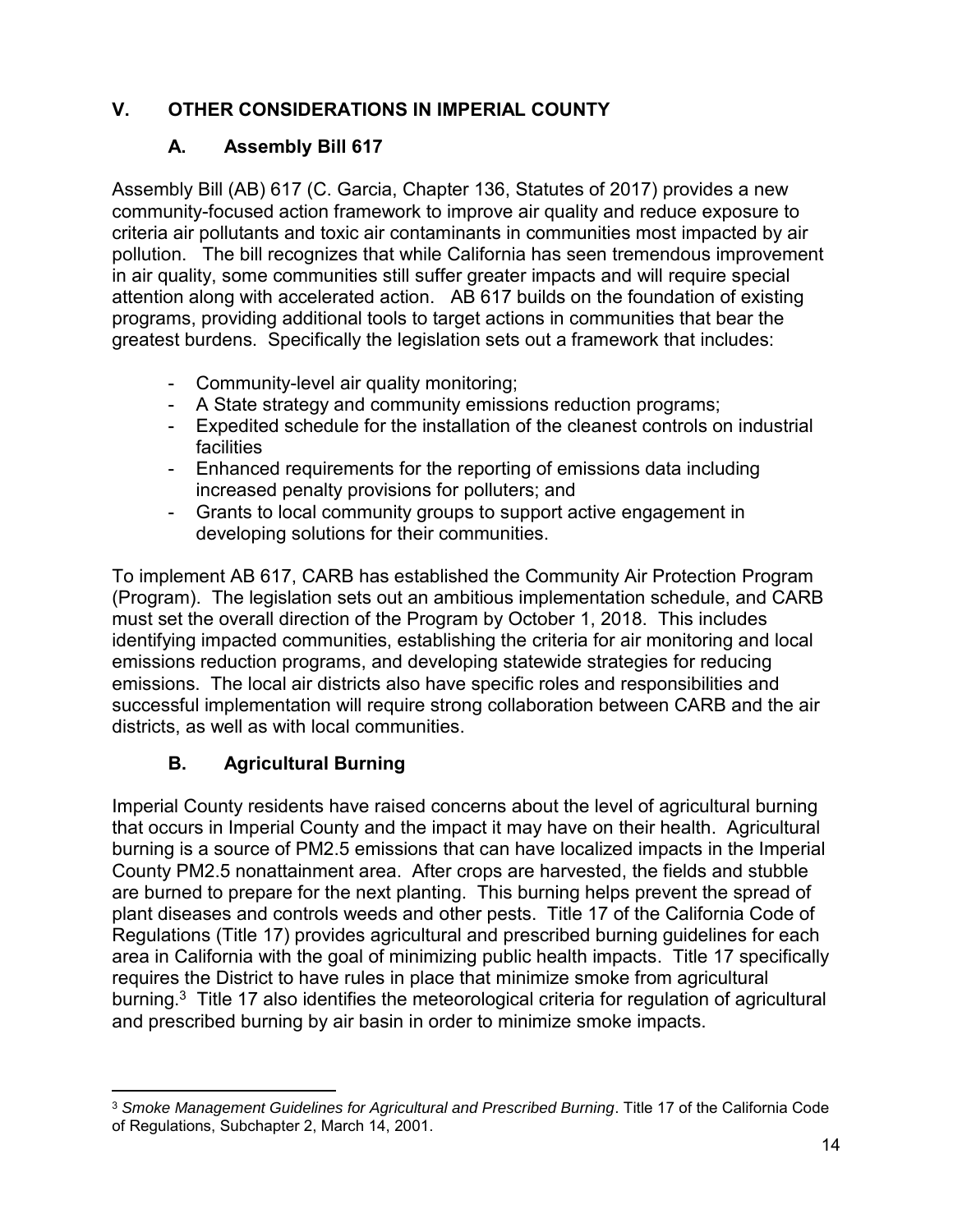operators, the National Weather Service, State fire agencies, and CARB to help determine whether the day is a "burn day". Burn/no burn days are declared for the entire county. The District uses a detailed map of Imperial County to ensure that burns authorizations specify the amount, timing, and location of each burn event. The burn On a daily basis, the District reviews meteorological reports from various airport are allocated correctly for minimal-to-no smoke impacts on the public. Daily burn authorization system considers the following factors before declaring a burn day: (1) air quality; (2) meteorological conditions expected during burning, including wind speeds and directions at the surface and aloft, and atmospheric stability; (3) types and amounts of materials to be burned; (4) location and timing of materials to be burned; (5) locations of nearby smoke sensitive areas (schools, residential neighborhoods, etc.); and (6) smoke from all burning activities, including burning in neighboring air districts or regions which may affect the District or region.

 Residents may report illegal agricultural burning to the District enforcement office. If the on the violation and fines will be assessed on the landowner. Rule 701 also specifies the type of waste material that is allowed for burning, along with appropriate drying times, and the hours when burning may be conducted. The District's Rule 701 prohibits agricultural burning on any day declared to be a noburn day by CARB, a fire control agency, or the District's Air Pollution Control Officer. burn is deemed to be illegal, the District will conduct an inspection to obtain information

 The District's Rule 701 additionally requires that when a burn permit is applied for in must be present prior to, and at the time of ignition, and must give approval before the burn may be started. In addition, beginning in 2010, as part of the District's Good nearby neighbors (within a half mile) of a potential burn. $^4\,$  Overall, agricultural burning which burning is within 1.5 miles of a residential area (three or more contiguous, inhabited dwellings), rural school, or adjacent to heavily traveled roads, an inspector Neighbor Policy (Policy 37), farmers who conduct burning must notify and advise has been reduced 75 percent since 2003 in Imperial County.<sup>5</sup>

### **C. Salton Sea**

<span id="page-17-0"></span> County as Salton Sea water levels decline due to the cessation of mitigation water flows. As the surface level of the Salton Sea drops over the next three decades, the lakebed – or playa – will become exposed and become a potential new source of PM2.5 could reverse some of the air quality gains proposed in the 2018 PM2.5 Plan. To agencies since 2003 in the monitoring, planning, and control of particulate matter (PM) Imperial County residents have raised concerns about future air quality in Imperial in the north part of Imperial County. Unless prevented or controlled, windblown PM2.5 address this, CARB has been collaborating with other State, as well as federal and local emissions at the Salton Sea.

 CARB staff were instrumental in the design and construction of a six-station network of shoreline PM and meteorological monitoring stations at the Salton Sea in 2009. These

 $\overline{a}$ <sup>4</sup>*Good Neighbor Policy-Neighbor Notification and Traffic Re-Routing Procedures for Agricultural Burning*. Policy No. 37. [https://www.arb.ca.gov/smp/District/imp2010.pdf.](https://www.arb.ca.gov/smp/district/imp2010.pdf) April 7, 2010.

<sup>&</sup>lt;sup>5</sup> Imperial County Air Pollution Control District agricultural burn reports (2003-2017)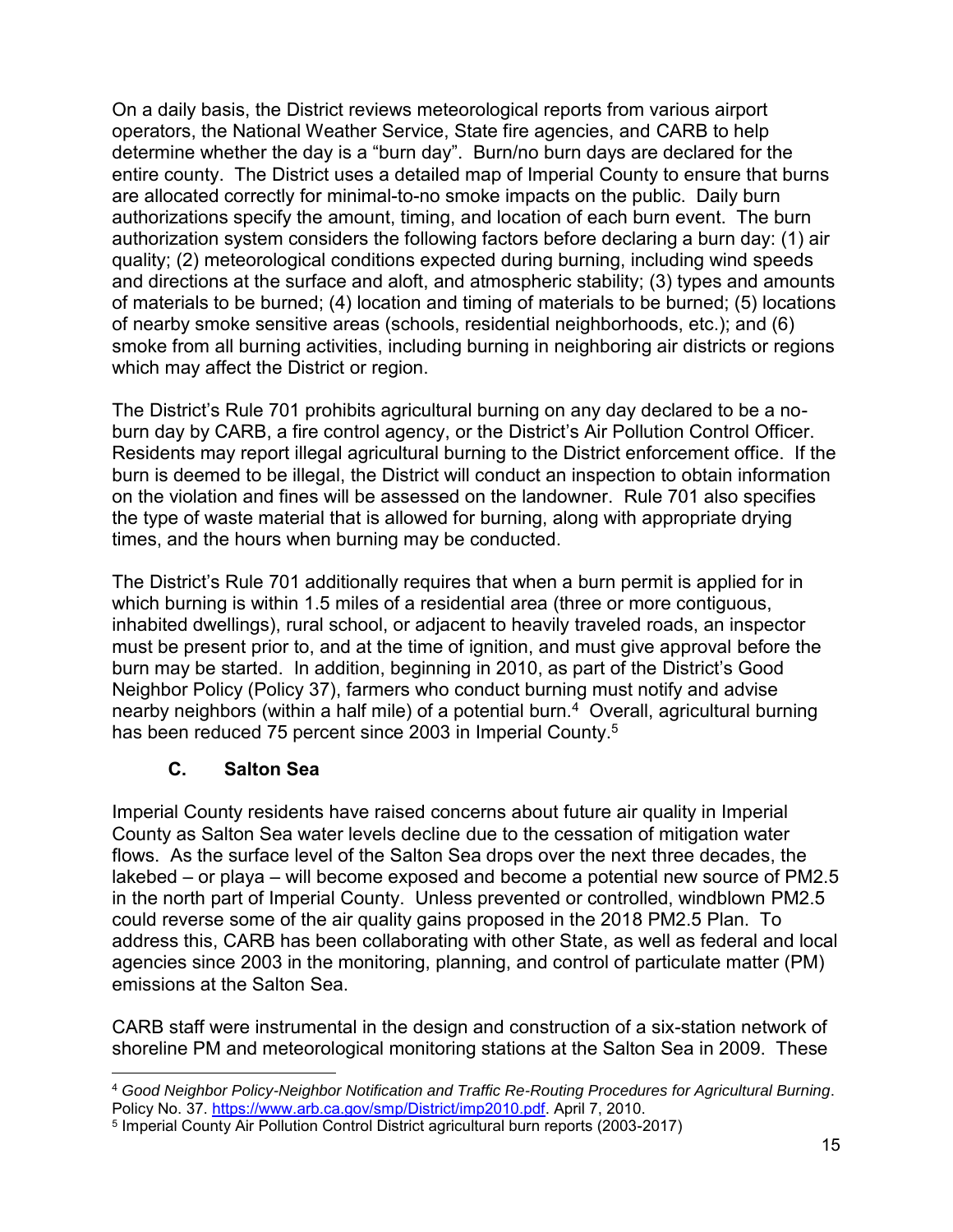stations collect baseline air quality data and serve as an early warning system for changes in exposed playa dust emissivity. The continuous hourly data collected since February 2010 provide a rich database for assessment of air quality impacts and development of mitigation measures by researchers and regulatory agencies alike.

 also provided a path for mitigation of adverse environmental impacts resulting from flow reductions to the Salton Sea. Using funds pooled by the water agencies involved in the transfer, IID has retained a team of air quality consultants who participate in control measure research and testing at Owens Lake to conduct similar activities at the Salton By requirement of the 2003 water transfer agreement, the Imperial Irrigation District (IID) has been the principal agency involved in Salton Sea windblown dust research and control measure testing for the past 15 years. The 2003 water transfer agreement allowed California to reduce diversions from the Colorado River and secure water for population growth in coastal regions, over the next 75 years. The agreement Sea. CARB staff is closely reviewing and advising a team of air quality consultants retained by the IID on technical aspects of windblown dust research at the Salton Sea. Research results are shared with the District, the South Coast Air Quality Management District, local environmental justice groups, and the Science and Air Quality Committees of the Governor's Salton Sea Task Force.

 of exposed playa during high wind events, but the hourly PM10 peaks recorded on high Analysis of the collected air quality monitoring data around the Salton Sea has shown that current high PM10 concentrations during high wind events are due to emissions from disturbed soil sources almost due west of communities near the Salton Sea. The windblown dust emissions from the playa will infrequently be transported south to Westmorland and Brawley. Niland, near the southeast corner of the Sea, is downwind wind days at Niland and two nearby shoreline stations shows little relationship between the hourly profiles at the three locations.

 ongoing analyses of playa emissions. These new systems include 360-degree images trajectory. The team of air quality consultants has been researching the design, control effectiveness, and costs of alternative playa dust control measures since 2013. becoming exposed and the onset of windblown dust generation. Addition of the analysis indicates deep tilling can be a near-term control measure that requires the use In the past two years, new dust plume visualization systems have been utilized for recorded during daylight hours at elevated locations at Red Hill Bay and Anza Borrego Desert State Park, as well as captured by new GOES-R geostationary satellites. This system is useful in identifying windblown dust source areas and dust plume density and Information from this research includes a three-year lag between the playa first of no water.

 testing activities. Staff will also continue to communicate the findings and implications of these research activities to the affected air quality agencies and the many community groups concerned about future Salton Sea emissions. These research activities will CARB staff will continue collaborative efforts with IID in playa dust control research and help establish the most effective controls to mitigate playa dust.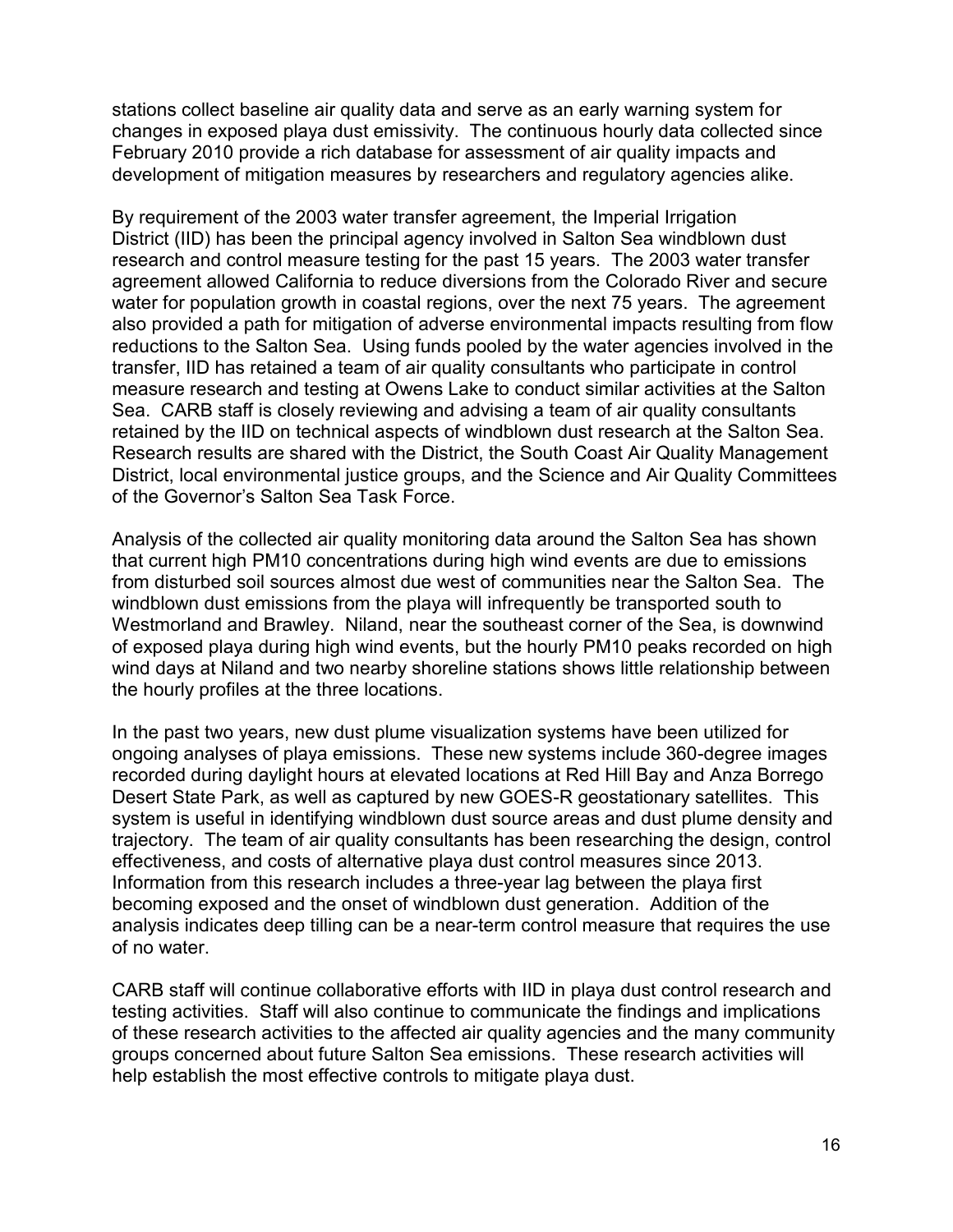## **D. Off-Road Vehicles**

<span id="page-19-0"></span> percent of the PM2.5 emissions in the Imperial County PM2.5 nonattainment area. The are the only land managers of OHV-use areas on public lands in Imperial County. BLM and DPR have jurisdiction over five OHV-use areas in Imperial County, totaling over encompass 38,660 and 340 acres, respectively. BLM manages the majority of the 40 miles long and averaging 5 miles in width. Figure 7 displays the OHV areas in Imperial County residents have raised concerns about how off-road recreational vehicles (OHV) impact the PM10 and PM2.5 air quality in Imperial County. PM2.5 emissions from off-road recreational vehicles (OHV) contributes approximately eight Bureau of Land Management (BLM) and Department of Parks and Recreation (DPR) 209,000 acres of land. DPR manages Ocotillo Wells and Heber Dunes which OHV-use areas in Imperial County. OHV-use areas under BLM management are the Imperial Sand Dunes, Plaster City, and Superstition Mountain which cover 127,416, 28,240, and 14,723 acres of land in Imperial County, respectively. The Imperial Sand Dunes contain the largest mass of sand dunes in California, covering an area more than relation to the Imperial County PM2.5 nonattainment area.





The District Rule 800 (General Requirements for Control of Fine Particulate Matter) includes requirements for OHV areas. Under Rule 800, BLM and DPR must submit a Dust Control Plan (DCP) to the District for review and approval that lays out the controls on these OHV use areas. After District comments are incorporated into the DCP, the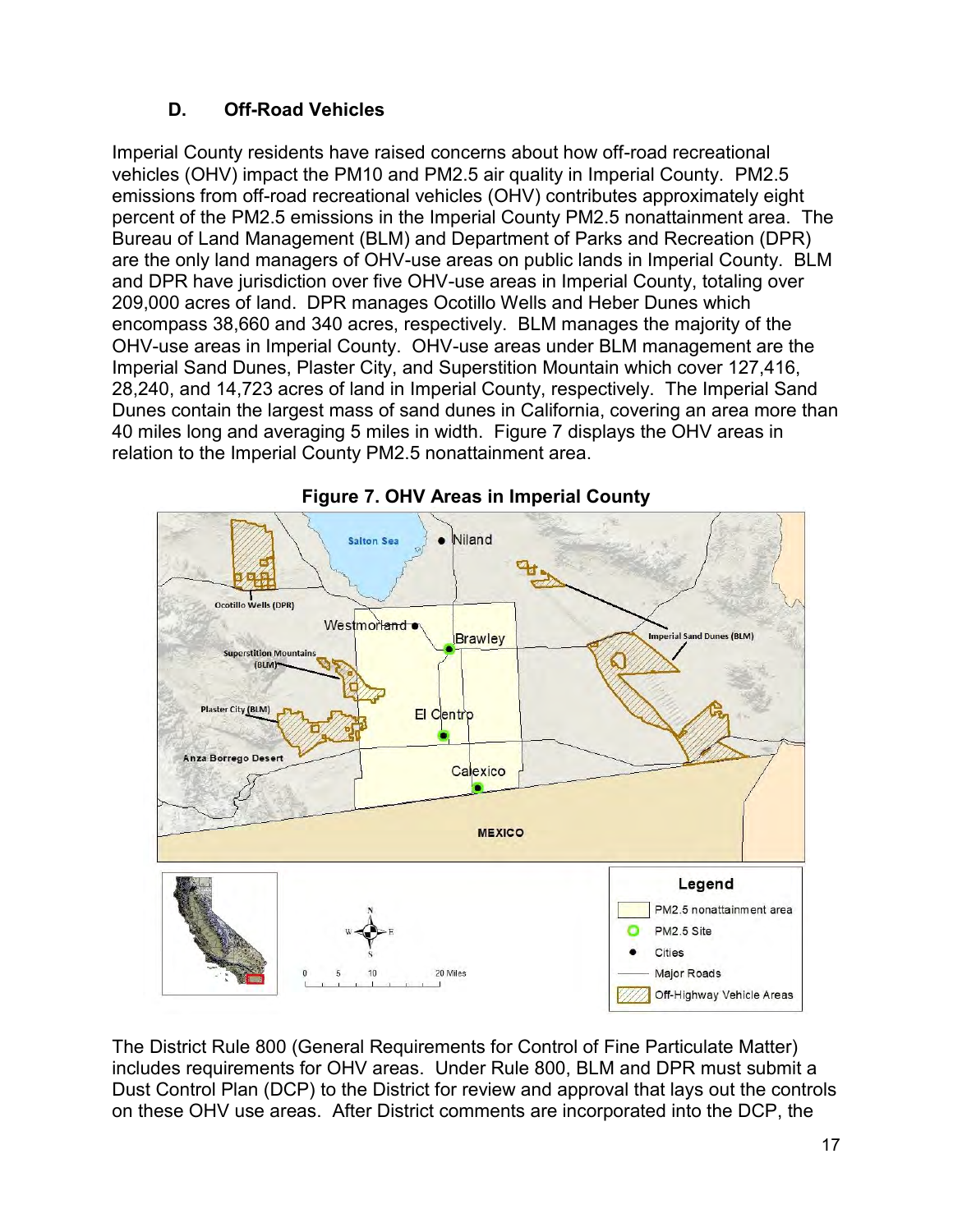District shall transmit the DCP to CARB and U.S. EPA for 45-day review and comment. BLM and DPR must implement all final DCP elements within six months of submittal and update the DCP every two calendar years. The DCP must include a summary of the total miles of paved and unpaved roads with 50 or more average vehicle trips per day, including the length and level of usage of each road. The DCP must also explain the plans for control of PM10 emissions from these roads. From June 15-August 15, BLM and DPR are required to submit a separate DCP to the District for approval in order to hold off-road events and/or competitions. The DCP shall include specific fugitive dust control measures and demonstrate that all control measures, including the requirements of Rule 800, can be implemented and enforced.

 BLM and DPR are required to submit a recreational DCP to the District when off-road events and/or competitions take place. On each day of an off-road event and/or competition, in which 50 average vehicle daily trips per day will occur on an unpaved road segment or unpaved traffic area, BLM and DPR shall limit the visible dust emissions to 20 percent opacity and comply with the requirements of a stabilized unpaved road by application of various dust control measures (i.e., watering, restricting access, speed limit restriction, chemical dust suppressants).

 on the main entry roads by water application. In addition, a 15 mile per hour speed limit maintained. BLM law enforcement rangers actively patrol illegal off-roading in established within Imperial County that have PM10 emissions of 70 tons per year or During holiday weekends with increased OHV activity, BLM and DPR control road dust is enforced and posted on these aggregate roads. To deter illegal motorized recreation, route markers and signage identifying restricted use areas are undesignated areas to deter off-route illegal recreational use on these lands and will issue citations when illegal use is found. In addition, if any new OHV use areas are above, the public agency must demonstrate in a federal- and/or state-required environmental assessment that these emissions would not cause or contribute to any new violations of any PM10 NAAQS in the area.

 BLM and DPR have submitted complete DCP in 2013 and 2016 to the District that outline the measures they have taken and will continue to take to reduce PM10 emissions from OHV areas in the County. These DCP have been approved by the District and the requirements of Rule 800 will continue to be enforced by the District on these OHV use areas.

### <span id="page-20-1"></span><span id="page-20-0"></span>**VI. COLLABORATIVE EFFORTS IN THE BORDER REGION**

#### **A. Mexico**

#### **Border 2020**

 and local air quality agencies on many fronts to identify and implement programs that The District, CARB, and the U.S. EPA are working together with Mexican federal, state, will improve air quality in the border region. In 2012, the U.S. and Mexico signed the Border 2020 Program, which is a joint effort between U.S. EPA, Secretariat of Environment and Natural Resources (SEMARNAT), Baja California's Environmental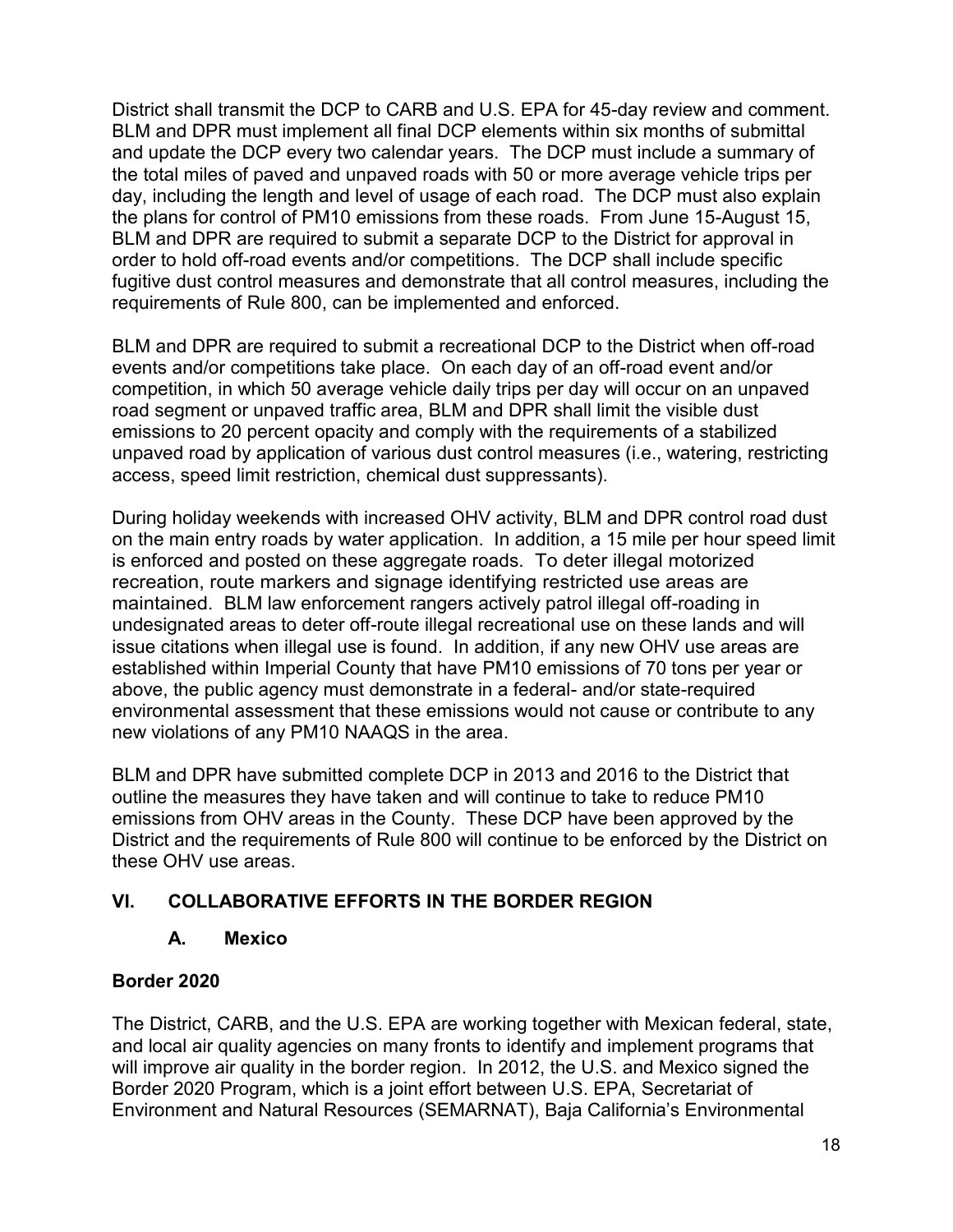Protection Agency (SPA), CARB, the District, and other agencies to improve the border environment by cleaning the air, water, hazardous waste generators, and ensuring emergency preparedness along the U.S.-Mexico border region.

The Border 2020 Program includes the Imperial-Mexicali Air Quality Task Force (AQTF). The AQTF was organized to address issues unique to the border region known as the Mexicali/Imperial air shed, and focuses on reducing air pollution in this area. AQTF membership includes representatives from federal, state and local governments from both sides of the border, as well as representatives from academia, environmental organizations, and the general public. The AQTF meets quarterly, alternating between Imperial County and Mexicali.

The first goal of the Border 2020 Program is to reduce air pollution in the border communities. Emissions from electrical generation and other industrial sources, unpaved roads, diesel trucks, buses and cars, including those idling for long periods of time at ports-of-entry, are significant contributors to the poor air quality along the border. It is important that strategies and solutions to address air pollution along the border are developed and implemented with active participation from the community, as well as local, state, and federal authorities.

- standards, and reduce vehicle emissions at ports-of-entry through anti-idling and - Objective 1: By 2020, in accordance with the North American Free Trade Agreement (NAFTA), promote the reduction of the number of vehicles operating in the border region that do not comply with the respective vehicle emissions other feasible reduction measures;
- Objective 2: By 2020, reduce pollutant emissions in order to approach attainment of respective national ambient air quality standards in the Imperial County/Mexicali airshed (and other areas);
- Objective 3: By 2018, maintain effective air monitoring networks and provide realtime access to air quality data in California/Baja California;
- - Objective 4: By 2015, support completion of climate action plans in each of the six northern Mexican Border States (as appropriate), and build the necessary capacity to guarantee sustained implementation; and
- Objective 5: By 2020, reduce emissions and associated impacts through energy efficiency and/or alternative/renewable energy projects.

 Following is a brief summary of some of the projects in which the District, in conjunction with the AQTF, CARB and U.S. EPA, participated in to address or evaluate emissions at the border and educate the communities on the impact of air pollution in this region.

#### **Mexicali and Imperial County Educational Media Campaign**

Elevated PM2.5 levels at the Calexico monitoring station occur during the months of December and January. It is during these months when continual stagnant conditions with light winds dominate the airshed. These conditions, coupled with the tradition in Mexicali of burning wood, tires, etc. for warmth during cold nights, lead to violations of the PM2.5 standards in Calexico.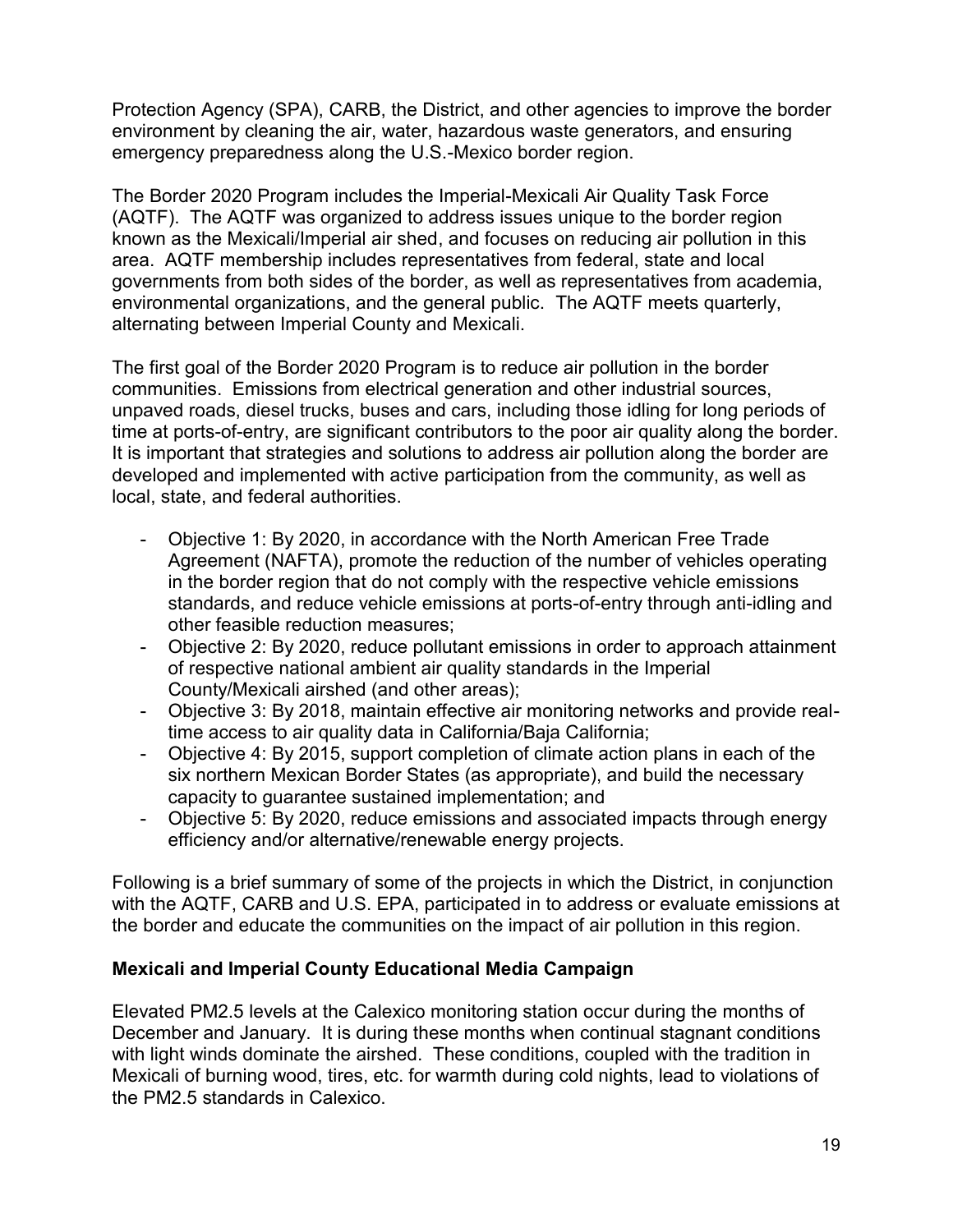the Secretariat of the State of Baja California is focused on the media portion of the The U.S. EPA, and the Border Environmental Cooperation Commission (BECC), the District and the Imperial Valley-Mexicali AQTF, through the Border 2020 program, have been funding a "no burn" radio and television Environmental Educational Media Campaign (Campaign) to help educate the Mexicali community concerning the impacts from open burning on the regional air quality and public health. The Campaign encourages a "no burn" mentality and promotes awareness for the wellbeing of the region's health and environment. The District is the lead agency for this Campaign, and project. The objectives of the radio and television Campaign are to:

- - Educate the community regarding the status of air quality in the region and the consequences of open burning of tires, wood, fireworks, etc.;
- Educate young adults with the goal of creating environmental advocates who care for and respect the environment;
- - Raise public awareness around the serious consequences of open burning of tires, wood, fireworks, etc. on regional air quality;
- Work towards creating a "no burn" mentality; and
- Improve community leadership involvement.

 public. The first step of the Campaign targeted the education of the health and air quality impacts resulting from the burning of fireworks, tires, and wood. The affected The Campaign is focused on days that are likely to violate the federal health standard for air quality, traditionally during the holiday season in December and January. Therefore, the media transmissions are aired in phases to capture the periods of highest pollution. There are three audience profiles the Campaign targets: children in kindergarten to sixth grade, young adults in junior high to high school, and the general community can then begin to understand the long-term harm that will continue should these cultural traditional practices not change.

The District started implementing this Campaign in 2011. The Campaign media advertisements are broadcast on the television and radio, and the District is committed to yearly implementation, as funding allows. The Campaign has opened many avenues of communication with Mexicali's community and it carries tremendous power to educate all audiences.

#### **Mexicali Monitoring (2016-2018)**

 sides of the border, CARB and officials from Baja California received U.S. EPA funding to conduct PM2.5 monitoring beginning in 2016 at two sites in Mexicali (UABC and information on PM2.5 air quality and likely sources in Mexicali. The District is working strategies and projects that will improve the air quality in the Mexicali-Imperial region. To better understand emissions occurring in Mexicali and impacting air quality on both COBACH) including chemical speciation. This bi-national, monitoring effort began in April of 2016 and will run through April of 2018. This study will produce high quality closely with counterparts in Mexico to develop and implement emission reduction

At the end of the two years, the monitoring equipment will be donated to the Secretary of Environmental Protection of the State of Baja California. The Secretary of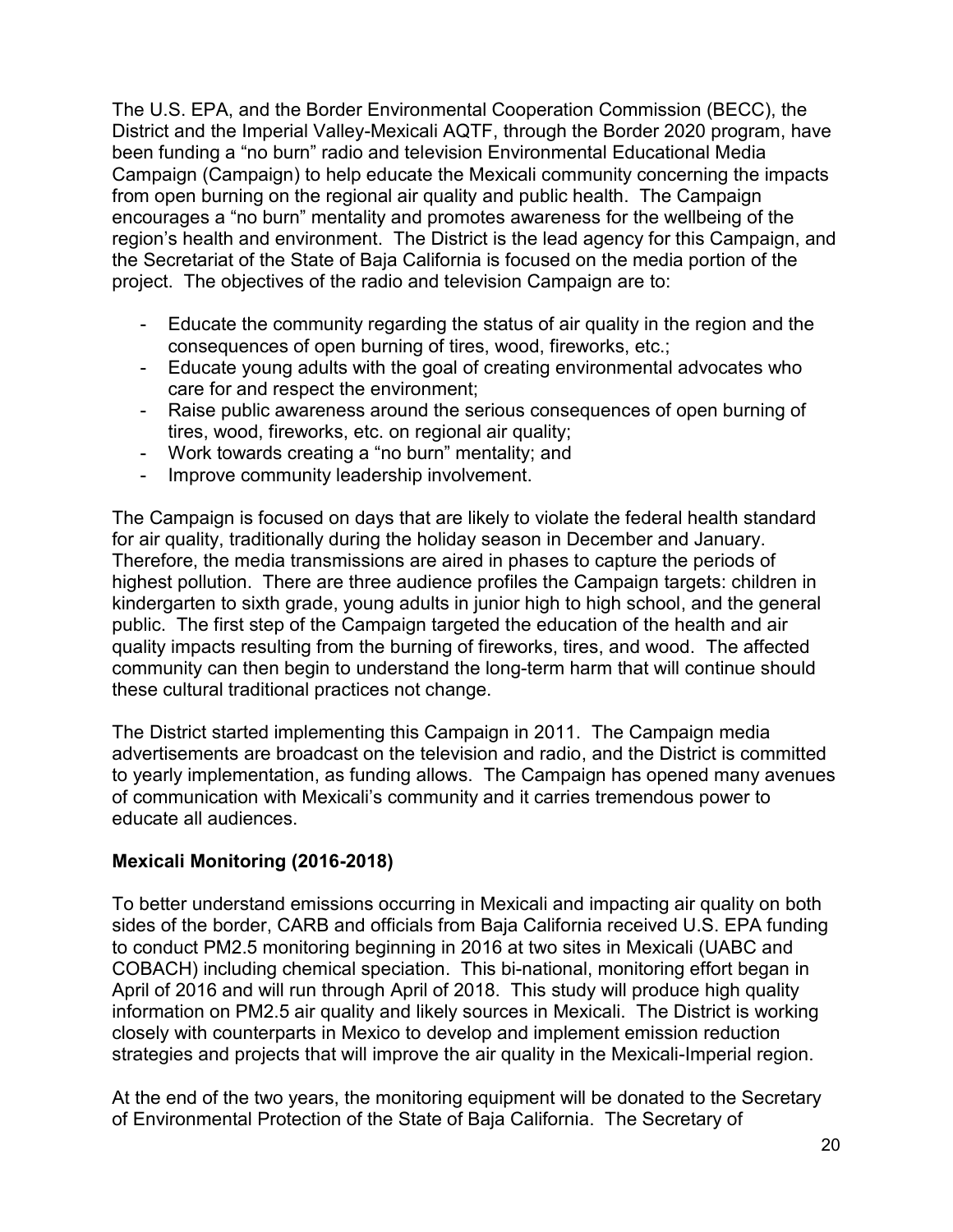Environmental Protection will monitor for PM2.5 at Cobach and UABC but speciation will not be continued since the laboratory infrastructure to support analyzing speciated PM2.5 data is not available. CARB will analyze all of the air quality data from this project to assess the main PM2.5 sources and locations of pollution impacting the communities in Mexicali and Calexico.

#### **California-Mexico Memorandum of Understanding**

 enhance the cooperation on climate change and the environment between the State of Forestry Commission of the United Mexican States.6 The MOU establishes actions related to environmental issues such as climate change, human and environmental Increase the cooperation related to air quality along the border, including air quality and, exchange of technical and policy information on air quality; support new and expanded markets for clean and efficient energy technologies in the industrial, electricity strengthen technical and institutional capabilities on fire management. In 2014, the California-Mexico Memorandum of Understanding (MOU) was signed to California and the Ministry of Environment and Natural Resources and the National health, air quality, wildfires, and transportation between California and Mexico. In addition to other efforts in the MOU, to improve the air quality in these areas, the MOU seeks to: reduce emissions of criteria pollutants, and toxic air contaminants; monitoring, audits of air quality monitoring equipment, the use of specialized equipment and transportation sectors; reduce vehicle emissions though strengthening vehicle standards, setting common standards, and supporting green freight initiatives; and

U.S. EPA, CARB, SEMARNAT, SPA, the District, and many other organizations and the public are working together to meet the goals of the MOU to better the air quality in California and Mexico.

### **Program to Improve Air Quality in Mexicali 2011-2020 (ProAire)**

 includes the following actions to reduce air emissions in Mexicali: The ProAire program represents a collaborative effort between the federal, State, and municipal governments in Mexico, along with industry and local communities to improve the quality of life in Mexicali and to reduce the risk of exposure to air pollution. This program identifies agricultural burning, paved and unpaved roads, and power generation as the main sources of direct PM2.5 emissions in Mexicali. The program

- Regulating agricultural burning and developing a diagnosis of the current state of agricultural burning in Mexicali in order to establish the meteorological and size conditions under which agricultural burning can be allowed;
- Establishing a model to incentivize reduction of agricultural burning and identifying other alternatives to agricultural burning;

 $\overline{a}$  Environment Between the State of California of the United States of America and the Ministry of 6 2014, July 28. Memorandum of Understanding to Enhance Cooperation on Climate Change and the Environment and Natural Resources and the National Forestry Commission of the United Mexican States. Retrieved from: https://www.gov.ca.gov/wp-content/uploads/2017/09/7.28 Climate MOU Eng.pdf.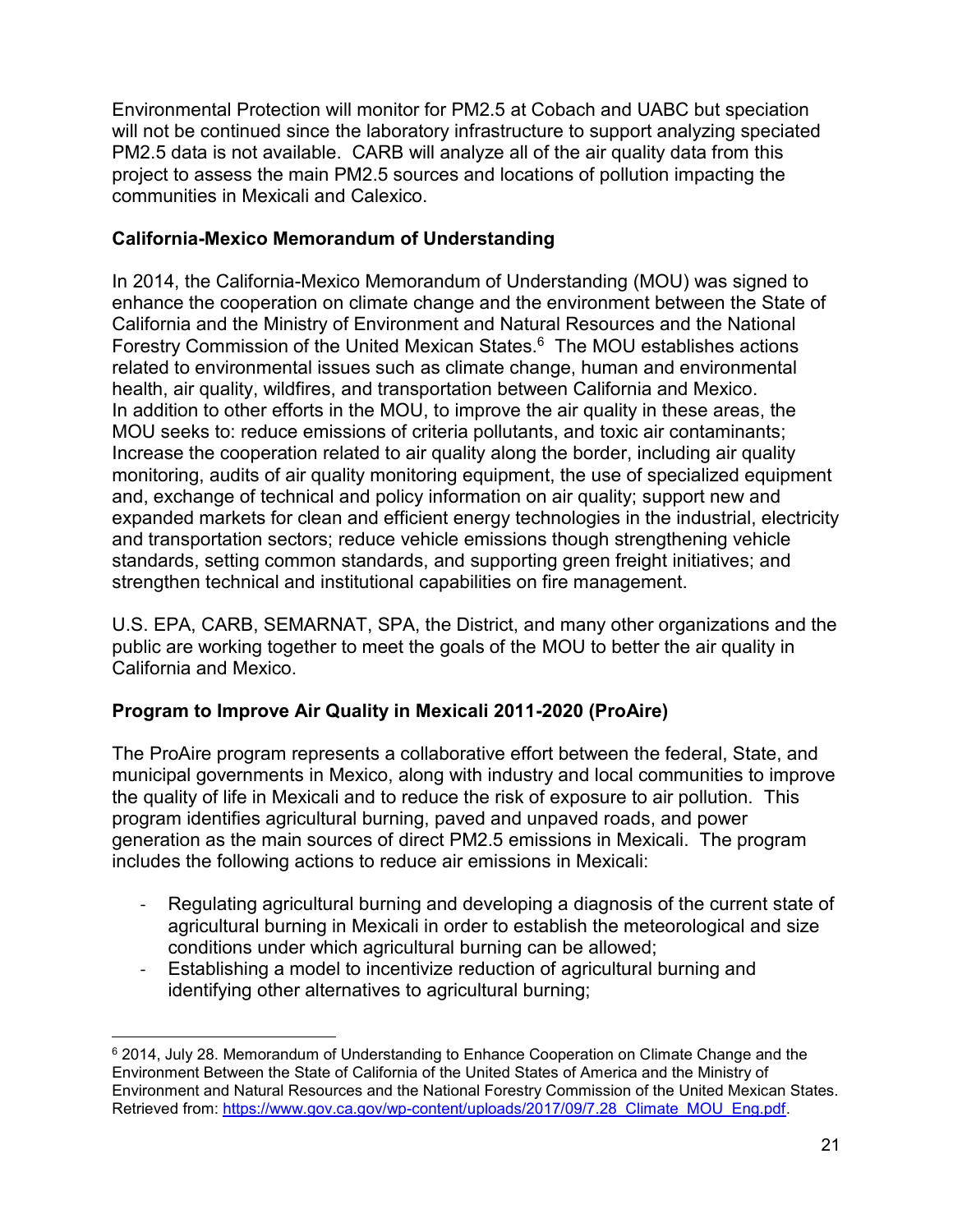- - Developing a strategy to reduce particulate emissions from paved and unpaved roads; and
- - Establishing agreements with power generation facilities to evaluate the significance of their air emissions on air quality and public health and to identify new actions to reduce and control their air emissions.

 cooperatively with counterparts from U.S. EPA, CARB, and Mexico to develop emission reductions strategies and projects for air quality improvement at the border and to provide public information and education to border residents. As outlined in the programs above, the District has been and will continue to work

#### **B. District**

#### <span id="page-24-0"></span>**Web-Based Air Quality and Health Information Center**

[http://www.imperialvalleyair.org\)](http://www.imperialvalleyair.org/). Through this project, the community is able to take unhealthy levels. Features of the mobile app include a forecast discussion with related weather information, an explanation of the Air Quality Index (AQI), a "locate me" GPS- choices to reduce their exposure to air pollutants. The projects enable them to prepare The District and CARB, in cooperation with the U.S. EPA, operate a web-based air quality and health information center for Imperial County (available at: advantage of the real-time air quality data collected by CARB and District-operated monitoring stations, including data for ozone and particulate matter (PM2.5 and PM10). The website allows residents to sign up to receive email, text, or push notifications (via the Imperial Valley Air Quality mobile app) when air quality in the region reaches based notification, and an identification of the cities where air monitoring stations are located. The overall purpose of this project is to enable schools and after-school programs, as well as other residents and groups in the county, to make informed to use prescribed treatments, such as inhalers, when air pollution reaches levels that could adversely affect their asthma or other respiratory ailments.

### **AQI Advertisement Campaign**

 awareness and protection, the District established an AQI Advertisement Campaign with the purpose of educating and alerting the community of the daily particulate risk the morning and evening news. This contract also includes an agreement with a high-Asthma is a common health issue in Imperial County, with education in daily air quality conditions being a great need for the community. In order to promote air quality levels. The campaign serves as a visual communication method by utilizing a marquee at a highly trafficked area of the county, the Imperial Valley Mall. The campaign also utilizes local radio and television stations which display and discuss the AQI alerts. The District received funding to contract with Entravision/Univision, a local high–rated and frequently-viewed television station. Viewers will be informed of the air quality forecast, the current AQI, and the AQI website. This information is broadcast twice a day during rated radio station which announces the AQI, air quality forecast, and Imperial County AQI website three times a day.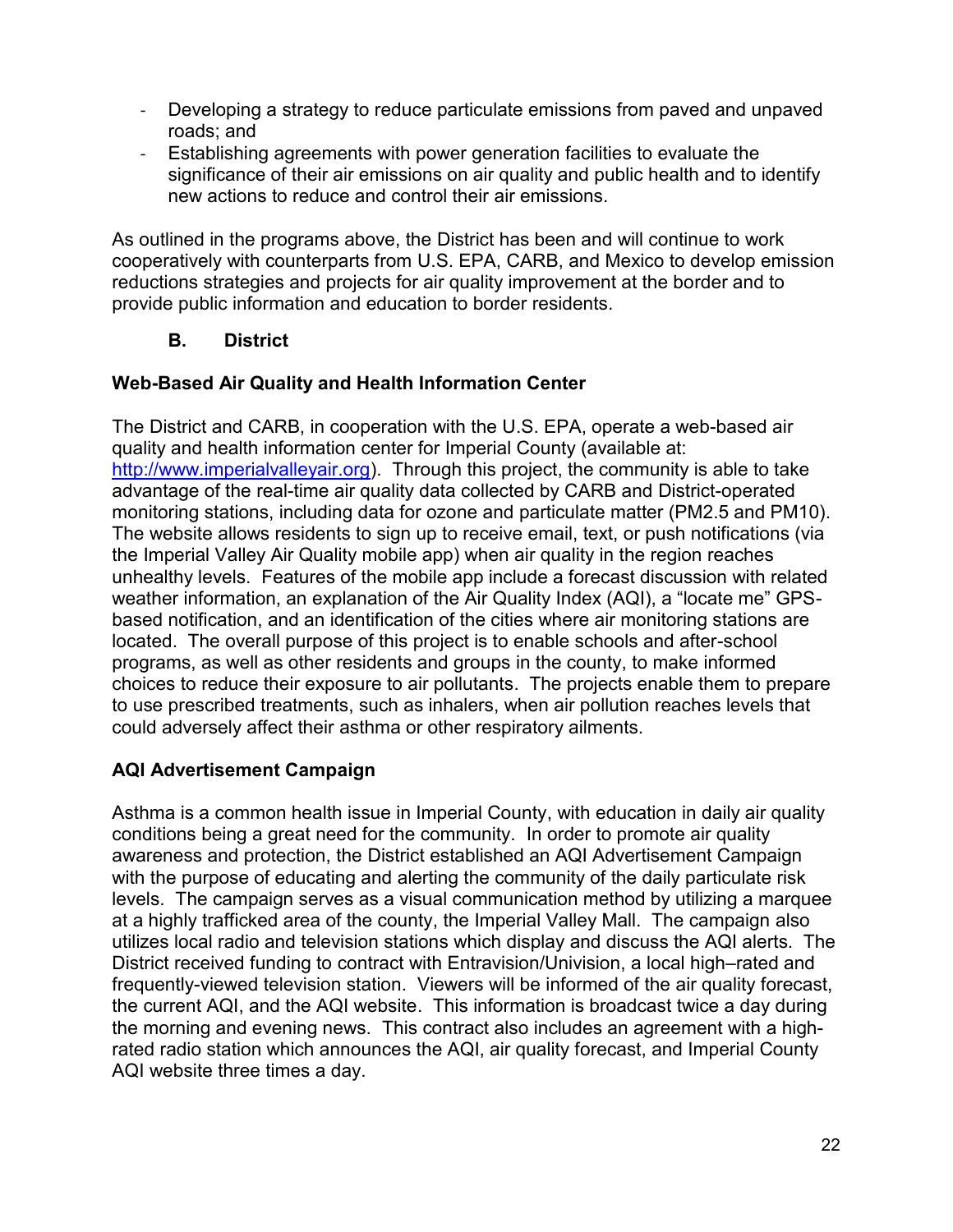#### **Vehicle Idling Emissions Study at Calexico East and Calexico West Ports of Entry (POE)**

 continue to emit large amounts of NOx, PM, and air toxics, which contribute to serious Reducing emissions of PM and NOx from idling vehicles at the Calexico East and Calexico West Ports of Entry (POE) is one of the most important air quality challenges facing the Imperial County and Mexicali region. Even with new vehicle tailpipe emission standards taking effect over the next decade, millions of vehicles at the border will public health problems in the region.

 generated by idling vehicles at the Calexico East and Calexico West POE. On behalf of the AQTF, in 2014, the District was selected as a grantee by BECC to study border idling. The District hired a consulting firm to develop an analysis with two essential in securing organizational support for federal, State, and local governments on both sides of the border. Overall, this project estimated PM and NOx emissions from It is important to understand the impacts and to evaluate the amount of air emissions elements. The first element was to determine the vehicle idling impacts at both POE. The second element, crucial to any air quality improvement program, was the identification of emission reduction strategies that U.S.-Mexican planning agencies could implement at both POE to reduce impacts on the general population. Estimating emissions from idling vehicles and identifying potential control strategies can be helpful northbound idling vehicles waiting at the two POE and identified emission reduction strategies (with accompanying PM and NOx reductions) that U.S. and Mexican planning agencies could implement at the POE.

 The first phase of this study focused on the collection of real-world data to better (2014) conditions and assuming several strategies to reduce those emissions. In characterize and understand the emissions associated with and causes of border crossing delays at the POE. The second and third phases of this study focused on estimating seasonal emissions of PM2.5, ROG, and NOx at the POE under existing addition, to analyze existing conditions and an idealized no POE delay scenario, seven emission reduction scenarios were studied:

- Phase 1 of the Calexico West POE reconstruction project;
- Phase 2 of the Calexico West POE reconstruction project;
- Use of California fuel in Mexicali;
- A reduction in empty general-purpose truck trips;
- Replacing 10 percent of general-purpose truck trips to FAST truck trips;
- Streamlining commercial crossing by combining the Aduanas and U.S. Customs and Border Protection (CBP) primary inspections; and
- The Section 559 Proposal to expand the Calexico East POE.

 emissions, 46 percent of the NOx emissions, and 53 percent of the PM2.5 emissions emissions associated with border delay are equivalent to the TOG (Total Organic Gases The results indicate that border delay accounts for about 63 percent of the ROG from northbound vehicles crossing into the United States on an annual basis. The which ROG is a subset of) emissions from 2,700 passenger vehicles in Imperial County, the NOx emissions from 4,400 passenger vehicles in Imperial County, and the PM2.5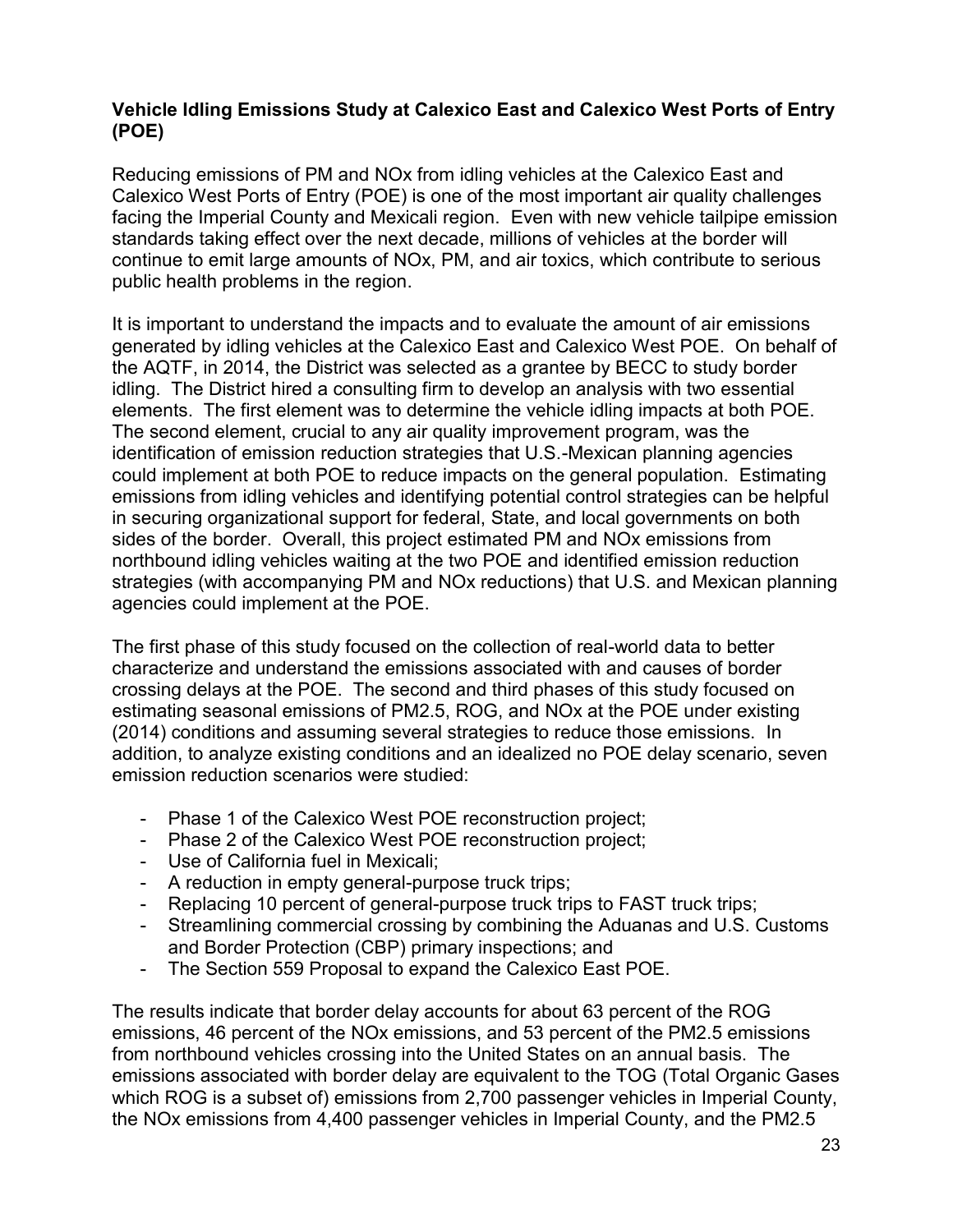emissions from 3,450 passenger vehicles in Imperial County. These results provide a be removed from the vehicle fleet in order to achieve the same air quality emissions sense of the number of privately owned vehicles in Imperial County that would need to benefit as addressing border delays.

## **C. Community**

<span id="page-26-0"></span> sensors that measure PM2.5 and PM10 throughout Imperial County*.* One of these well as to fine tune their calibration algorithm for this monitoring effort. CARB and CCV CARB has been involved with the Environmental Group Comité Cívico del Valle Inc. (CCV) on their community monitoring effort which consists of 40 low-cost air quality sensors have been collocated with the Calexico station to compare to the regulatory PM2.5 and PM10 measurements. This aides CCV in validating their sensor data as partnered together to take a proactive role in promoting community science to assess local air quality. The partnership consists of a \$160,000 contract to evaluate and improve the performance of CCV's existing community-led air monitoring network in Imperial Valley.

 Other efforts to help assist community efforts have also taken place. In support of the CARB/Department of Pesticide Regulation pesticide study, CCV ran a pesticide field sampling site. CARB staff trained CCV on pesticide sampling in February of 2018 to help out with this effort. CARB also performed an EBAM PM2.5 collocation study in the spring 2016 (5 schools plus border crossing) with Dylos PM sensors to verify the Dylos calibration algorithm.

## <span id="page-26-1"></span>**VII. ENVIRONMENTAL IMPACTS**

 "project" that is potentially subject to CEQA requirements. The District found that the The California Environmental Quality Act (CEQA) requires that State and local agency projects be assessed for potential environmental impacts. An air quality plan is a 2018 PM2.5 Plan will not result in any potentially significant adverse effects on the environment and released a Negative Declaration on March 11, 2018, which was certified at a public hearing on April 24, 2018.

 standards or objective measurements, and the agency has no discretion to shape the CARB has determined that its review and approval of the 2018 PM2.5 Plan submitted by the District for inclusion in the California SIP is a ministerial activity by CARB for purposes of CEQA (14 CCR § 15268). A "ministerial" decision is one that involves fixed activity in response to environmental concerns (14 CCR § 15369; *San Diego Navy Broadway Complex Coalition v. City of San Diego* (2010) 185 Cal.App.4th 924, 934).

## <span id="page-26-2"></span>**VIII. RECOMMENDATION**

CARB staff recommends that the Board approve the Imperial County PM2.5 nonattainment area's 2018 PM2.5 Plan as a revision to the California SIP including the technical analysis of the impacts of international transport demonstrating the Imperial